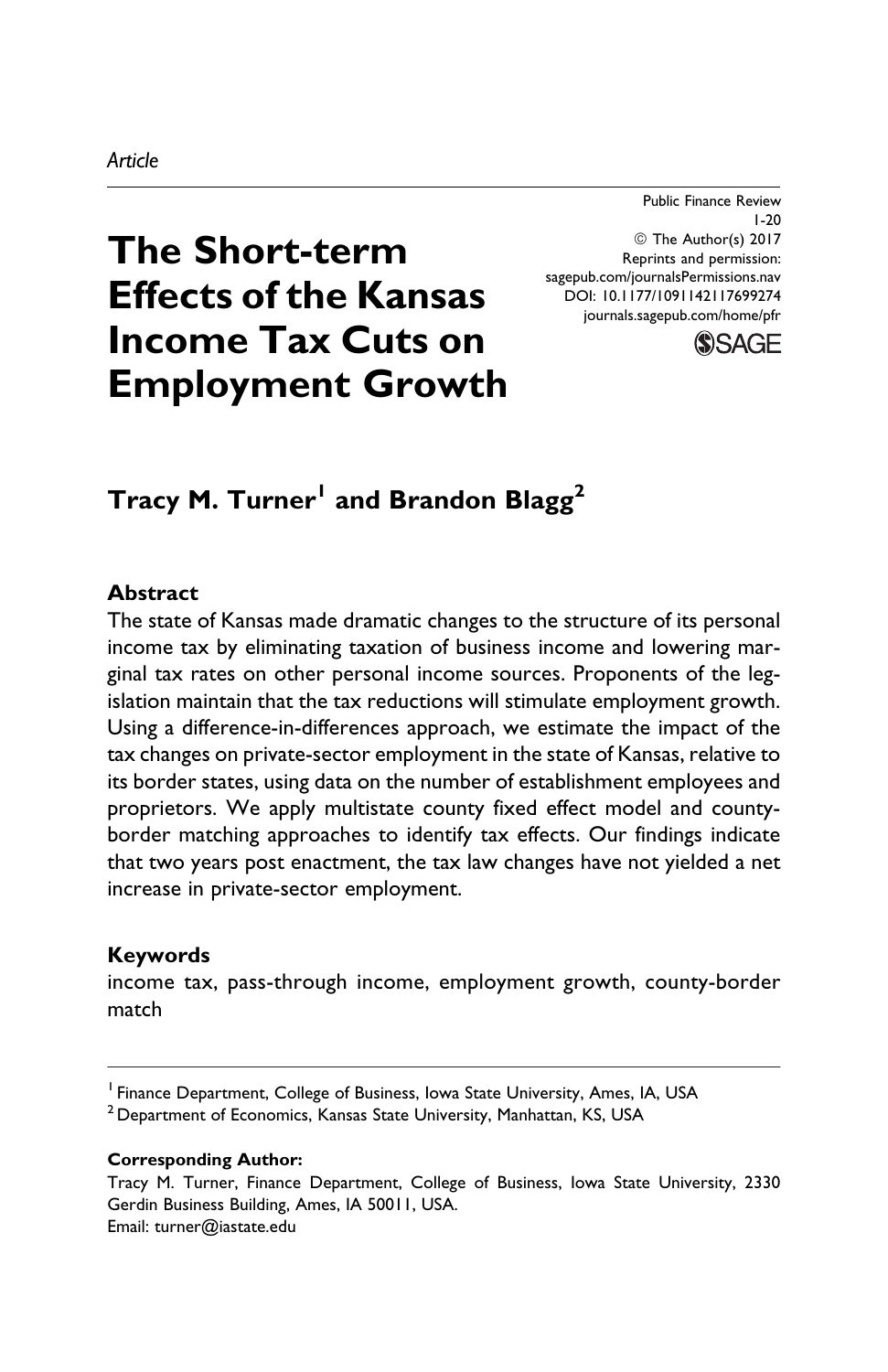Unincorporated business profits, also known as pass-through income, are the net earnings of an unincorporated business after all expenses including salary and wages are paid.<sup>1</sup> In US states with a personal income tax, unincorporated business profits are taxed as personal income (Fisher 2007). In tax year 2013, Kansas became the only state in the United States to exempt unincorporated business profit from personal income taxation while still taxing other forms of personal income. Wage and salary income earned from an unincorporated business is not exempt from taxation in Kansas, only pass-through income is exempt. For example, if a law firm pays a firm partner a salary based on billable hours, he or she pays income tax on his or her income. If instead he or she receives income as the residual claimant on the earnings of the firm, then his or her income is untaxed.

The business income exemption is part of a larger set of income tax cuts and tax base changes enacted in Kansas beginning in 2013 that taken as a whole constitute the largest tax cut in the state's history and have drawn national attention as a test case for supply-side economics (e.g., see King and Peters 2013). Job creation is the rationale put forward for passage of the Kansas income tax cuts (Kansas Department of Commerce 2012).<sup>2</sup> Proponents of the legislation predict large, positive indirect effects of the policy change through the expansion of existing firms, creation of new firms, and migration of firms from higher tax locales. Opponents maintain that the tax changes will not achieve the intended growth effects (e.g., Johnson and Mazerov 2012). The national discussion of the Kansas tax cuts makes investigation of the state's policy change an important empirical task.

There are reasons to expect that the exemption may not yield an increase in private-sector employment. First, the Kansas tax policy change creates a new opportunity for tax avoidance behavior through income shifting. For example, a Kansas business owner may reduce her taxable salary income from her business and offset the reduction with an increase in her untaxed business income. The change in policy therefore could simply be associated with the way in which an owner is compensated, resulting in a loss in income tax revenue and no growth in employment. Similarly, a wage employee may change her employment status to a contract employee, operate as a sole proprietor, and avoid paying income tax in Kansas. In this instance, the policy results in the loss of an establishment employee, a gain in a sole proprietor, and a loss in tax revenue, but zero net change in total private-sector employment.

Second, businesses tend to incorporate once they become profitable (Cullen and Gordon 2007). This is in part due to income tax loss offset provisions. A business owner earning a negative profit can reduce her tax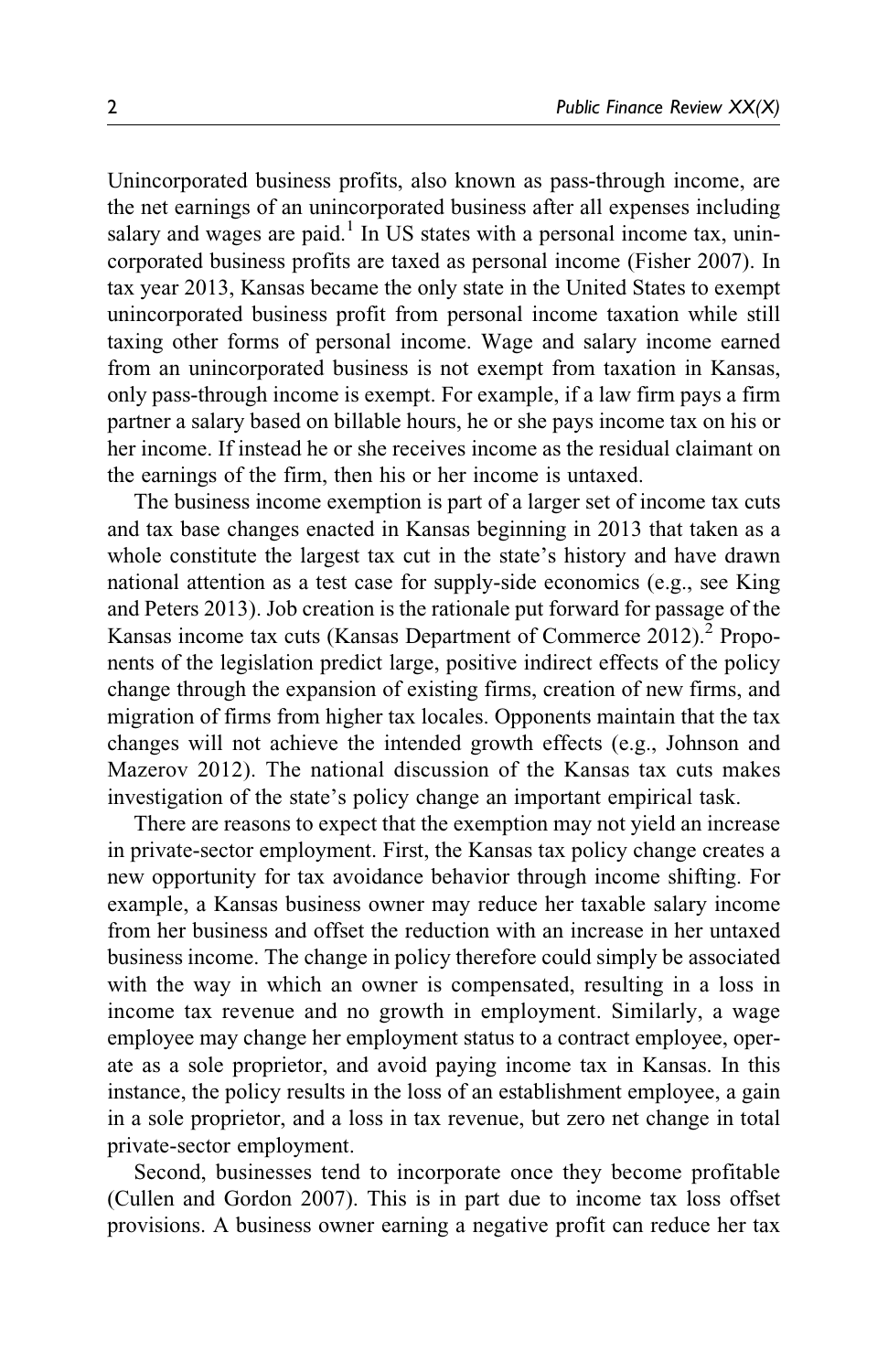burden by using the losses to offset other personal income, and in the presence of a high likelihood of negative earnings, remaining unincorporated can lower a business owner's overall income tax burden. In contrast, a profitable firm may be able to reduce its federal tax burden through incorporation since the top federal marginal tax rate (MTR) exceeds the top federal corporate income tax rate and its state tax burden in states where the same is true. At the time of enactment, the exemption of unincorporated business profits therefore likely applies disproportionately to businesses that do not earn a profit (after paying wages of owners and other employees).<sup>3</sup> These firms would not be expected to increase employment in response to the exemption. If the exemption increases the business owner's net tax burden (by eliminating the ability to use loss offsets), it is conceivable that the exemption may have an adverse effect on a business and therefore private employment.

Third, proponents maintain that the tax cuts will encourage business owners to relocate their businesses to Kansas to take advantage of the tax cuts. While Kansas is typically considered a rural state, its population is concentrated in border counties, which may facilitate a business' move from a neighboring state into Kansas.<sup>4</sup> However, if state income tax cuts are perceived as leading to decreases in public investments such as roadways and education that contribute to firm profitability, the tax cuts may fail to generate business migration into Kansas.

In this article, we examine the effect of the tax policy changes on privatesector employment in Kansas by comparing employment outcomes in Kansas with employment outcomes in neighboring states before and after the tax policy change. Specifically, we apply a difference-in-differences approach to examine private-sector employment growth in Kansas counties relative to neighboring state counties before and after the tax policy change. We make use of the most recently available panel data, allowing us to measure the number of establishment jobs and number of sole proprietors before and two years after enactment of the tax law changes. We apply two methods to determine possible tax-induced private employment effects: a county fixed effect model and a county-border matching approach. As a preview of our findings, we find that eight quarters into the tax change, controlling for tax structure and unobserved heterogeneity, the tax base changes, which are dominated by the business income exemption, have not had positive employment effects neither on private-sector establishment employment nor the number of proprietors. In some specifications, we in fact detect a negative effect of the tax base changes on establishment employment levels. The remainder of this article is organized as follows.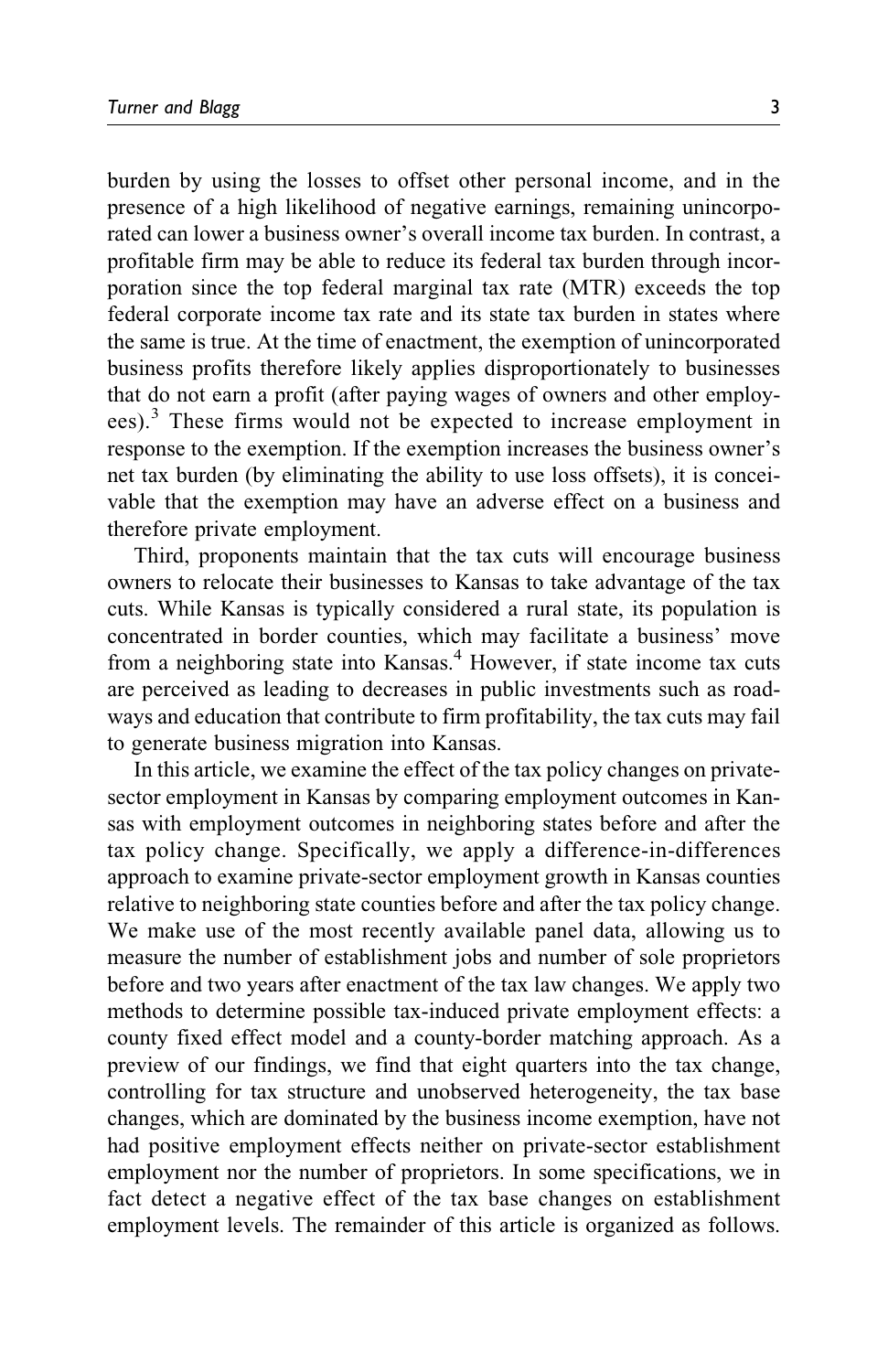The second section provides background on the tax structure of Kansas and its neighboring states. The third section provides a literature review. The fourth section presents the data and econometric approach. The empirical results are reported in the fifth section. And the sixth section concludes.

### Tax Structure and Tax Changes in Kansas

In May 2012, the governor of Kansas signed into law tax legislation (HB 2117) that enacted large personal income tax cuts by reducing MTRs considerably across all income levels and eliminating the taxation of passthrough income (Kansas Legislative Research Department 2012; Dickinson, Mazza, and Keenan 2012; Robyn 2012). The provisions take effect in tax year 2013. A follow-up measure (HB 2059) signed into law a year later mandates additional future reductions in Kansas marginal income tax rates. The combined effects of the two measures also alter the state's income tax base by increasing the standard deduction and eliminating various tax deductions and credits. Affecting lower income households, the homestead credit for renters is removed and the earned income tax credit is reduced. All itemized deductions, including the popular mortgage interest deduction and except charitable giving, are gradually reduced to achieve a 50 percent reduction by tax year 2017. The largest change in the tax base comes from the exemption of business income, which narrows the tax base. Moreover, arguably, of the tax base changes, only the exemption has a direct impact on firms' tax burden. An additional revenue offset was implemented by not decreasing the state statutory sales tax rate by an amount previously scheduled.<sup>5</sup>

In most states with an income tax, residents with out-of-state income pay personal income taxes to the state in which they are employed, according to the state of employment's income tax structure. Fifteen US states have socalled personal income tax reciprocity agreements (as detailed in Rohlin, Rosenthal, and Ross 2014) wherein individuals pay income taxes on income from all sources (including out of state earnings) to their states of residence not their states of employment. Neither Kansas nor its neighboring states have such an agreement. Instead, Kansas taxes residents on all of their income, and nonresidents are taxed on their Kansas source income (Dickenson, Mazza and Keenan 2012). Residents may file for a nonrefundable credit toward taxes paid on income earned in and to another state. Generally speaking, the credit is nonrefundable, and on balance, as such, the taxpayer pays the higher of the two states' tax bills. This is also the case for Kansas's neighboring states. A detailed description of the case of Missouri's taxation of nonresident income is provided in a Supplemental Online Appendix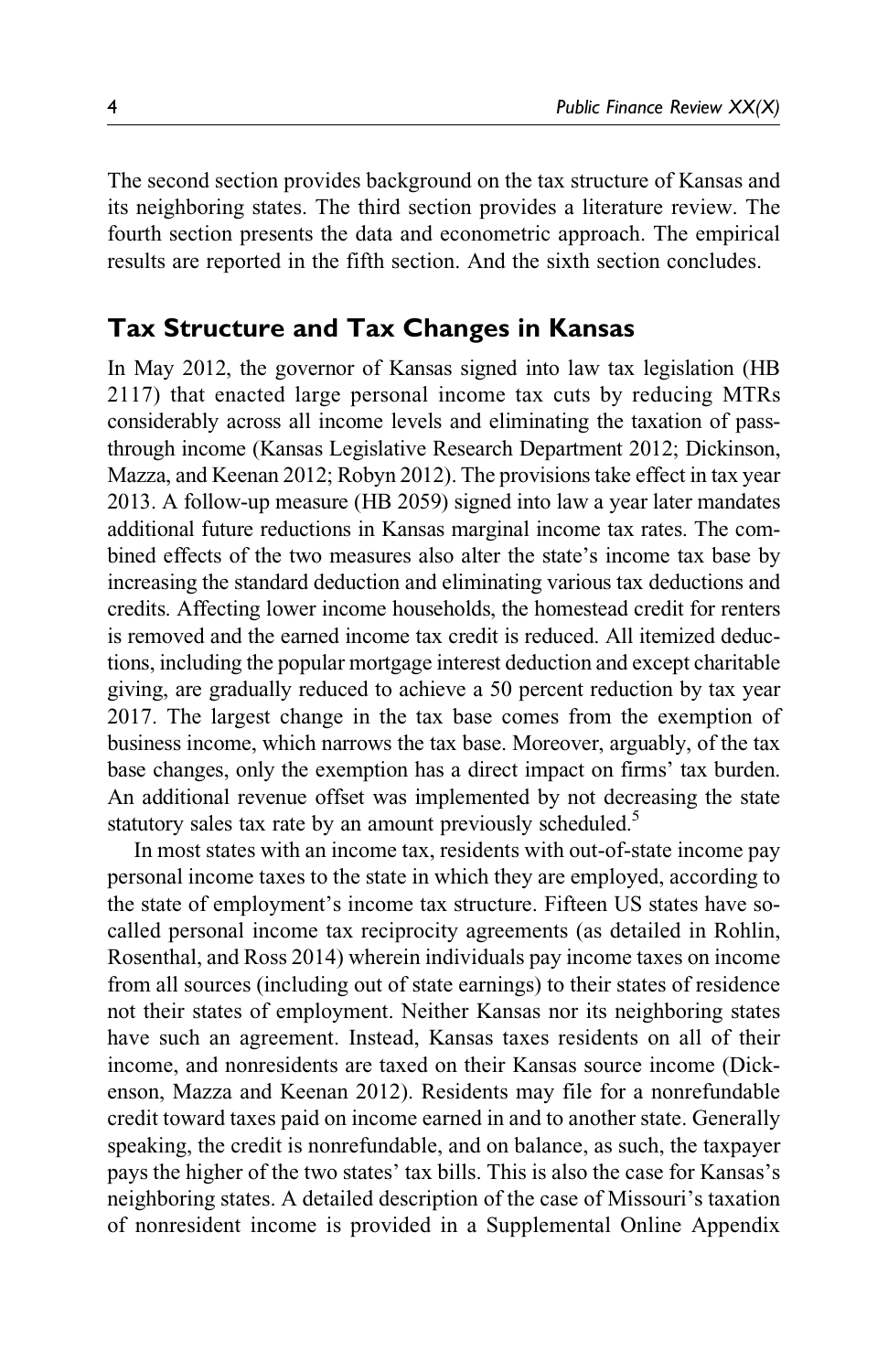|      |      |      | 2004 and Subsequent Years Having a Rate Change |           |      |
|------|------|------|------------------------------------------------|-----------|------|
|      |      |      | Sales tax rate                                 |           |      |
| Year | CO   | ΚS   | MO                                             | <b>NE</b> | OK   |
| 2004 | 2.90 | 5.30 | 4.23                                           | 5.50      | 4.50 |
| 2011 | 2.90 | 6.30 | 4.23                                           | 5.50      | 4.50 |
| 2013 | 2.90 | 6.15 | 4.23                                           | 5.50      | 4.50 |
|      |      |      | Corporation income tax top marginal rate       |           |      |
| Year | CO   | ΚS   | <b>MO</b>                                      | <b>NE</b> | OK   |
| 2004 | 4.63 | 7.35 | 6.25                                           | 7.81      | 6.00 |
| 2009 | 4.63 | 7.05 | 6.25                                           | 7.81      | 6.00 |
| 2011 | 4.63 | 7.00 | 6.25                                           | 7.81      | 6.00 |
|      |      |      | Personal income tax top marginal rate          |           |      |
| Year | CO   | KS   | MO                                             | <b>NE</b> | OK   |
| 2004 | 4.63 | 6.45 | 6.00                                           | 6.84      | 7.00 |
| 2005 | 4.63 | 6.45 | 6.00                                           | 6.84      | 6.65 |
| 2008 | 4.63 | 6.45 | 6.00                                           | 6.84      | 5.65 |
| 2009 | 4.63 | 6.45 | 6.00                                           | 6.84      | 5.50 |
| 2012 | 4.63 | 6.45 | 6.00                                           | 6.84      | 5.25 |
| 2013 | 4.63 | 4.90 | 6.00                                           | 6.84      | 5.25 |
| 2014 | 4.63 | 4.80 | 6.00                                           | 6.84      | 5.25 |
|      |      |      |                                                |           |      |

#### Table 1. Area Tax Rates, 2004–2014.

Source: Tax Foundation, 2013.

(SOA) available from the journal website. In sum, in nonreciprocal states such as Kansas, working in another state does not reduce one's tax burden below what he or she would pay if the income were earned in his or her state of residence. This is true no matter the form of personal income that is subject to tax. In short, for a business owner to get the Kansas tax break, he or she must be a resident of Kansas.

Table 1 reports January 1 tax rates and rate changes for Kansas and its neighbors. Of the five states, one can see that Nebraska has the highest top corporate MTR and individual income tax MTR, followed by Kansas in each category. There is little variation in tax rates during this time period, with Colorado, Nebraska, and Missouri keeping rates constant and only Kansas and Oklahoma implementing rate changes.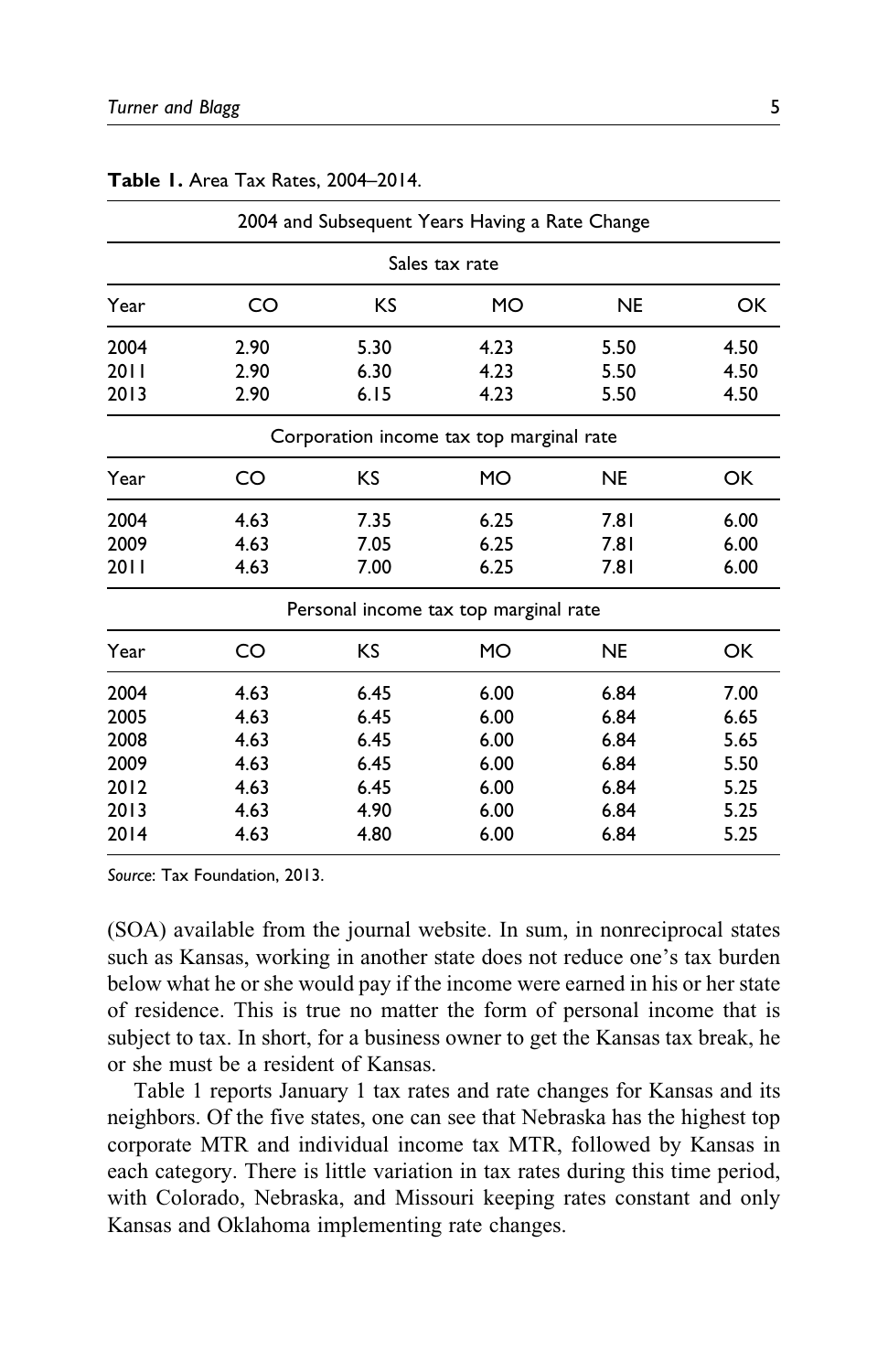### Literature Review

The relationship between state income taxation and the overall level of business activity has been examined in a number of papers. Wasylenko (1997) provides an extensive review of earlier studies and concludes that the evidence points to a negative but small impact of state taxation of income on measures of state economic growth. This finding is supported by Borchers, Deskins, and Ross (2016), who review recent papers and investigate the tax policy effects on a broad set of measures of small business and large business activities in a state-panel framework. They find that higher state tax rates and corporation income tax rates are associated with slower small business growth. However, they find that large business activity does not appear to be influenced by state tax policies. In an examination of state self-employment rates, Bruce and Deskins (2012) do not detect large impacts on self-employment outcomes; some tax code features have small effects, such as adverse effects of a higher MTR but a positive effect of a more progressive income tax structure.

The impact of state tax policies may vary by age of firm. High marginal income tax rates may be positively associated with business creation since entrepreneurs tend to experience negative profit in the early life cycle of a firm, and loss offset provisions in the federal and state income tax codes allow the entrepreneur to thereby diversify some of the risk of the investment. Gains are taxed, but losses are deductible, and therefore volatility of returns is reduced (Domar and Musgrave 1944). A recent confirmation of this effect is given by Cullen and Gordon (2007), who note that businesses tend to incorporate once positive profits are achieved, but in the start-up phase, high personal income MTRs encourage entrepreneurialism. The policy implication for states is to use personal income taxation with loss offset to generate revenue and encourage entrepreneurial activity and keep corporate tax rates low.

Rohlin, Rosenthal, and Ross (2014) identify tax avoidance behavior through the use of a cross-border approach and variation in income tax reciprocity agreements to identify the extent to which cross-border tax differences affect the location of new business establishments. Under a reciprocity agreement, an entrepreneur who resides across the border pays taxes to her state of residence, not to the state in which her business is located. Rohlin, Rosenthal, and Ross find that when reciprocity agreements are in force, states with relatively high MTRs have greater business creation than when reciprocity agreements are not in place. An adverse effect of sales and corporate taxes on new establishment location for both types of states is found. A state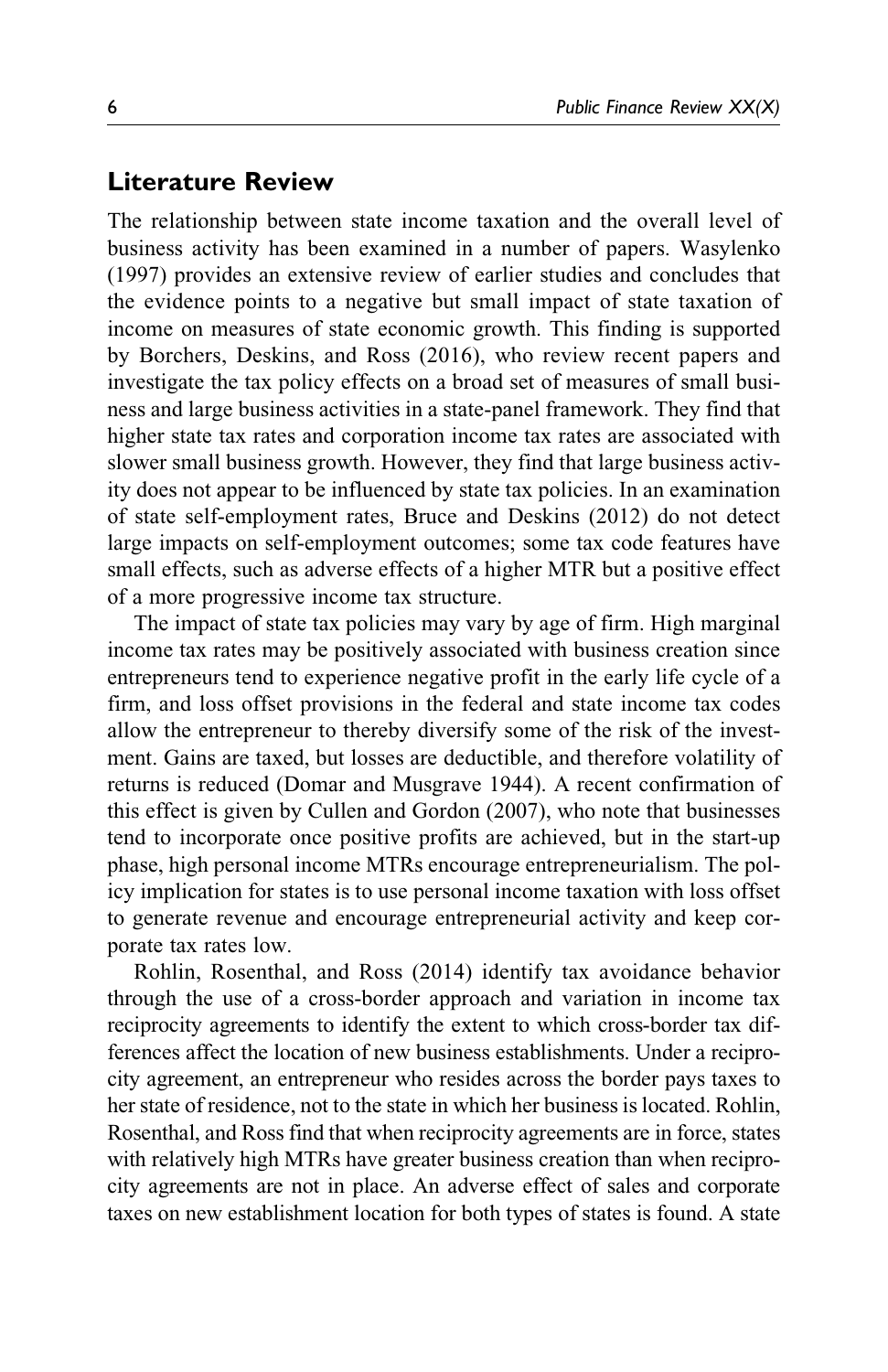that relies more on personal income taxation may therefore attract entrepreneurs across the border through the use of a reciprocity agreement in the event that the overall resulting tax mix is least burdensome in that location.<sup>6</sup>

A number of other studies apply border matching techniques to correct for unobserved heterogeneity and address endogenous taxation concerns. In an analysis of English manufacturing establishments, Duranton, Gobillion, and Overman (2011) examine property taxes and employment growth. Mikesell and Ross (2014) use US state-level tax variation and a countyborder matching approach to examine the incidence of the manufacturing machinery and equipment tax. In a careful analysis that accounts for certain types of endogenous tax affects using spatial differencing, they find no evidence of a negative effect of the tax on manufacturing employment or wages. Thompson and Rohlin (2012) use border counties and variation in state sales tax rates to examine the impact of sale taxes. They find a negative effect of sales taxes on retail employment for establishments on the border of a lower tax state.<sup>7</sup>

### Data and Empirical Methods

To examine establishment employment effects, we use quarterly data on private employment from 2004 quarter 1 to 2014 quarter 4 from the Quarterly Workforce Indicator (QWI) data collected by the US Census through the Longitudinal Employer-household Dynamics Survey. The QWI data pertain to all jobs covered under states' unemployment insurance (UI) programs and are collected through states' UI wage reporting systems. The QWI data do not include self-employed individuals as a general rule, as they are not required to participate in UI programs. Also, although the Kansas policy change provides a tax break to unincorporated businesses, the QWI private-sector employment data include employment by both incorporated and unincorporated businesses. Thus, in the raw data, we are not able to isolate unincorporated employment effects. However, in the econometric analysis, we control for the corporate tax rate and, as noted in the second section, since there have been no corporate tax law changes in any of the states we consider since 2011, the difference-in-differences approach captures the tax law changes that apply only to the change in the Kansas personal income tax. We select QWI data pertaining to Kansas and its bordering states, Colorado, Missouri, Nebraska, and Oklahoma, and all of the counties within each of these states.

Because the QWI do not include data on self-employed, we augment our analysis using data from US Bureau of Economic Analysis (BEA) on the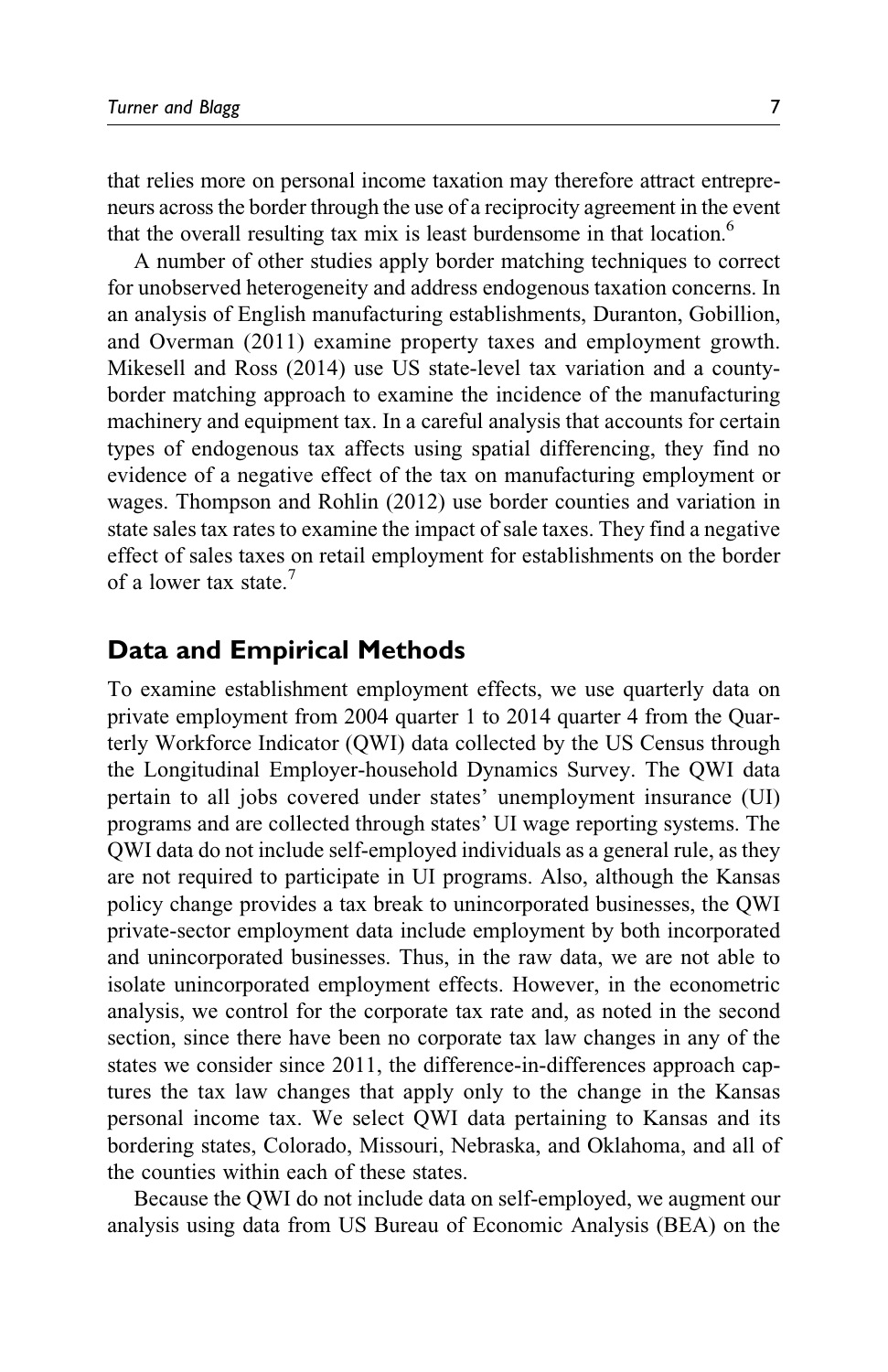number of sole proprietors. These data are available at the county level; however, they are annual data and are not available on a quarterly basis. We examine these data from 2010 to 2014, which is the most recent year the data are available. Since 2010, four of the five states including Kansas have consistently positive annual growth in the number of sole proprietors (this is shown in Figure S1, which is reported in the SOA). State corporate income tax rates, individual income tax rates, and sales tax rates are available from the Tax Foundation. The tax rates are reported as of the start of the calendar year. County population is reported annually by the BEA through 2014 at present. We use linear interpolation to populate the quarterly data for the QWI models.

We use two samples of data to examine the tax change impacts on Kansas establishment employment. We use a county panel that includes all counties in Kansas and its four neighboring states. We also examine a second sample of just border county pairs, in which we match each Kansas border county with the corresponding adjacent county from the neighboring state as described below. For the county panel, we estimate the following specification for county  $i$  in state  $j$  at time  $t$ :

$$
Y_{ijt} = \beta_0 + \beta_1 \text{KSpost2012}_{jt} + \beta_2 \text{Pop}_{ijt} + \beta_3 \text{Corp}_{jt} + \beta_4 \text{MTR}_{jt} + \beta_5 \text{Sales}_{jt} + \phi_i + \lambda_t + \varepsilon_{ijt},
$$
 (1)

where  $Y_{iit}$  denotes the employment measure of interest, measured as the number of establishment jobs or number of proprietors, in county *i* and state j at time t. KSpost2012<sub>it</sub> represents a dummy variable that is equal to 1 when state j equals Kansas and year equals 2013 or 2014 and 0 otherwise. Pop denotes county population. We control for three state-level tax rates.  $\text{Corp}_{it}$ is the top corporate MTR, MTR<sub>it</sub> is the top individual MTR, and Sales<sub>it</sub> is the state sales tax rate in state j at time t.  $\phi_i$  is a county fixed effect to control for time invariant county and state unobserved heterogeneity.  $\lambda_t$  is a quarteryear fixed effect to control for quarter and year effects that may impact county employment levels in all states. We also control for state-time trends to capture state unobserved heterogeneity that may be changing over time.

KSpost2012 $<sub>it</sub>$  is the difference-in-differences estimator. It measures the</sub> impact of the policy change on private-sector employment in Kansas counties relative to the counties in its neighboring states. Since we control for each state's tax structure, in terms of the top corporate and income tax rates and sales tax rate, the policy variable KSpost2012 captures the change in the tax base, with the central tax base change being the elimination of taxation of pass-through income in the state of Kansas. If  $\beta_1$  is statistically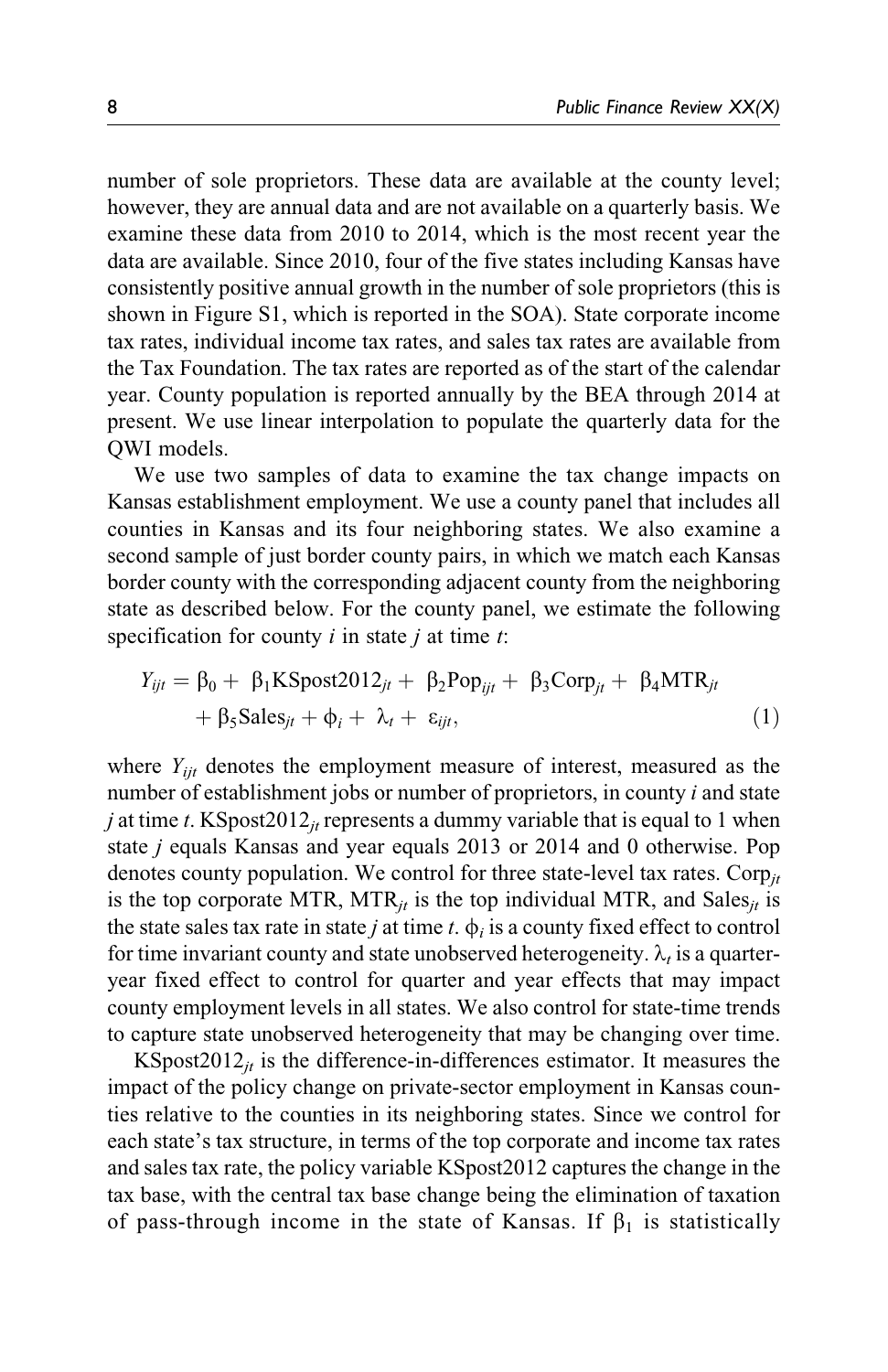significant and positive, then we infer that eliminating unincorporated business taxes is associated with an increase in the private-sector employment levels in Kansas, all else equal. We estimate equation (1) using establishment employment data from 2004 to 2014 in order to gage possible effects leveraging the variation in the tax structure over this time period. We also estimate equation (1) for both employment measures using only the postrecessionary time period. An advantage of estimating the model on the postrecessionary time period is the average employment outcomes across states is more reflective of current fundamentals that drive employment differences than a prepolicy average based on data that date back to 2004. A disadvantage of using a prepolicy period that incorporates only three years is the lack of variation in the tax rates; without variation, the standard errors of the coefficient estimates are enlarged making it difficult to precisely estimate tax effects. Thus, we report both time horizons to examine the establishment employment effects. We estimate model 1 allowing for different function forms, and since the policy variable is at the state level and the analysis covers all counties in five states over time, we cluster the standard errors at the state level.

A couple of issues arise in the interpretation of  $KSpost2012_{it}$ . First, observed differences in employment outcomes across states may reflect underlying differences in the treatment and control groups rather than a treatment effect. We control for county fixed effects and state time trends as well as tax structure and county population to account for underlying differences. Second, if long-run trends differ between Kansas and the other states that serve as a control group, then we risk interpreting preexisting conditions in employment trends as a treatment effect. To check for this, we conduct a trend test using the quarterly data from 2004 to 2014 and regressing QWI quarterly county establishment employment on eleven year dummies, state fixed effects, and interactions of the Kansas state indicator and year dummies. If the coefficient estimates on the interaction terms are statistically significant, then Kansas employment deviates from the control group employment trend. The results are available upon request and show that the coefficient estimates on the interaction terms are statistically insignificant. Thus, we are more confident that any policy effect we detect from the Kansas tax base change is not due to differing long-term employment trends.

Third, the econometric specification does not control for the impact of a balanced budget tax cut. In the presence of a balanced budget requirement, in principle, each dollar reduction in income tax revenue is matched by a one-dollar decline in government spending. All else equal, a balanced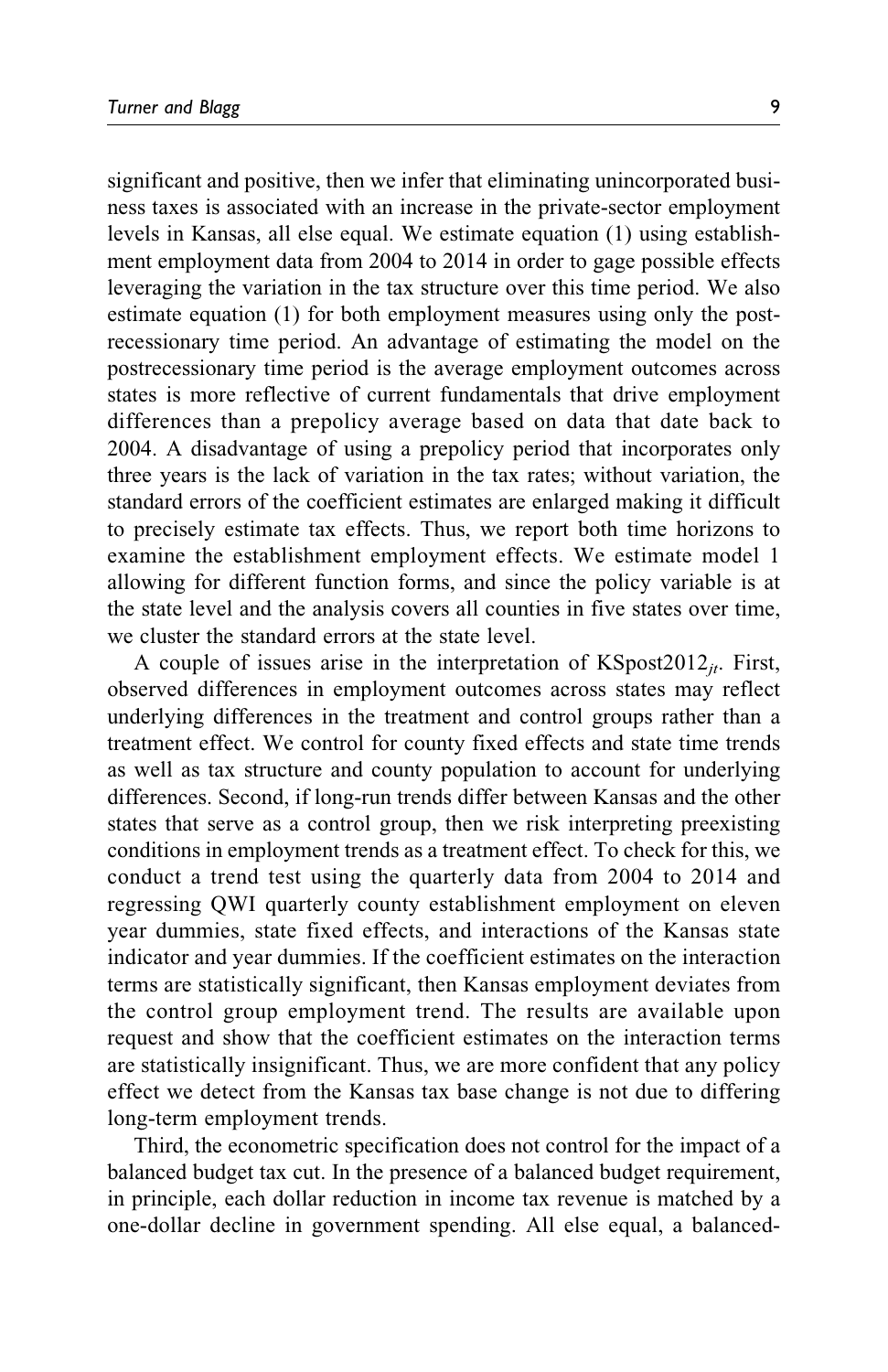budget tax cut is expected to create a contractionary economic effect in the short run, since some fraction of the tax cut is saved yet government spending is reduced dollar for dollar. In the longer run, a tax cut may be expected to produce increases in household and firm investment generating economic growth. Kansas has a balanced budget requirement; however, the reduction in tax revenues in Kansas has not been matched dollar for dollar with a reduction in expenditures, in part, due to the increase in the state sales tax rate (relative to the previously mandated level of 5.7 percent). In addition, the state of Kansas has delayed reductions in government spending by spending down the state rainy day fund and shifting funds from other commitments such as highway projects to stabilize expenditures in the general fund (i.e., Carpenter 2013). We provide evidence of this in Table S1, which is reported in the SOA: 8 percent growth in income tax revenue in 2012 is followed by negligible revenue growth in 2013 and plunging revenues in 2014. Yet, the 24 percent fall in income tax revenue in 2014 is met with a mere 2.5 percent decrease in general fund expenditure. Put differently, each dollar reduction in income tax revenue in 2014 corresponded to a 22 percent reduction in expenditures in 2014. This observation suggests that while not a clean measure, the policy variable will largely reflect the tax base change described without being polluted by a confounding contraction in government spending.

Fourth, if the policy induces an individual to move his or her business from a neighboring state to Kansas, this migration will show up in the data as an employment loss from the neighboring state and an employment gain for Kansas. Using the difference-in-differences approach means that this type of migration is "counted twice" (i.e., relocation of 100 jobs from Nebraska to Kansas would show up as  $+200$  in a difference-in-differences estimate).<sup>8</sup> Double counting would bias the analysis toward finding an effect and increasing its size.<sup>9</sup> We do not have a way to adjust for double counting. If there is no migration from neighboring states, then our estimates are accurate. If migration accounts for all and any job gains, then our estimates are cut in half.

For the Kansas border county sample, we use a county differencing model in order to capture the changes observed in a Kansas county compared directly with its adjacent county match. This approach has been used to control for a heterogeneous response bias (Mikesell and Ross 2014) that can arise because of political economy considerations. An employer is willing to pay as much as the net present value of its expected tax break to secure a tax decrease. This cannot be observed. If it is time invariant, then it is controlled for with the county fixed effects. However, if it is time varying, it is captured in the error term. In the border differencing sample,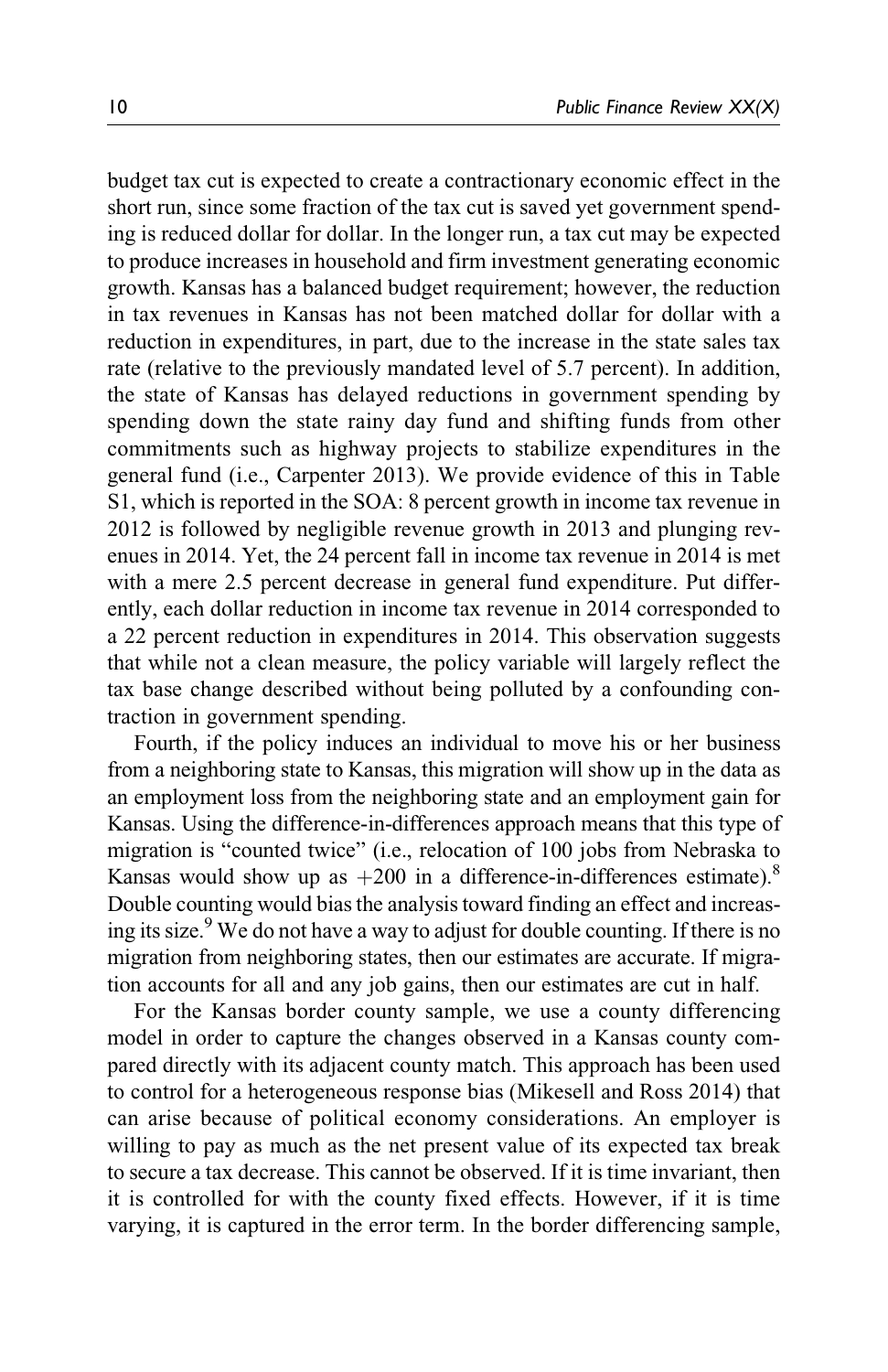the county-specific control group is the adjacent county. As in Mikesell and Ross (2014), the identification strategy of using cross-state border county pairs differences out the potential bias as long as the cross-border match is a useful counterfactual.

Letting  $Y_{kmt}$  represent the neighboring state's matching county employment measure, we specify

$$
Y_{kmt} = \gamma_0 + \gamma_2 \text{Pop}_{kmt} + \beta_3 \text{Corp}_{mt} + \beta_4 \text{MTR}_{mt} + \beta_5 \text{Sales}_{mt} + \phi_k + \lambda_t + \varepsilon_{kmt},
$$
\n(2)

where k represents the Kansas border matching county in the neighboring state m. Equation (1) is the treatment group specified for Kansas counties and equation (2) is the control group. By subtracting equation (2) from (1), we get:

$$
\Delta Y_{pt} = \Pi_0 + \beta_1 \text{KSpost2012}_{jt} + \Pi_1 \Delta \text{Pop}_{pt} + \Pi_2 \Delta \text{Corp}_{pt} + \Pi_3 \Delta \text{MTR}_{pt} + \Pi_4 \Delta \text{Sales}_{pt} + \varepsilon_{pt}.
$$
 (3)

In this model, we use  $p$  to identify each unique cross-state adjacent county pair, and  $\Delta \text{Corp}_{pt}$ ,  $\Delta \text{MTR}_{pt}$ , and  $\Delta \text{Sales}_{pt}$  are the respective tax rates in the Kansas counties minus the tax rates in their matching counties.  $\Pi$ denotes the difference in parameters across the border pair. For example,  $\Pi_0 = (\beta_0 - \gamma_0)$ . Note, in equation (3), we expect ( $\phi_i - \phi_k$ ) to be zero or very near zero, as it is representative of the common unobserved heterogeneity experienced by counties that are located adjacent to each other.

As noted, KSpost2012<sub>it</sub> as a control in equation (3) captures only the nontax rate changes of the policy change. This model should give us insight into how a Kansas county's private-sector employment numbers change when compared solely to a geographically associated cross-state county match. As in model 1, a positive and significant  $\beta_1$  would indicate that Kansas counties on average experience an increase in employment post policy, relative to neighboring states, controlling for population and unobserved heterogeneity. When selecting border county pairs, counties do not always have a unique cross-border match; in some instances, more than one county could be matched to a Kansas county (pictured in Figure S2, reported in the SOA). We use a convex combination of the matching counties' characteristics that is border-distance weighted (weighted by percent of the border shared).<sup>10</sup> We estimate equation (3) over the time period 2010 to present for both employment outcome measures. Since matched counties may have contemporaneously correlated errors due to geographic proximity and exposure to local shocks, we cluster the standard errors on county.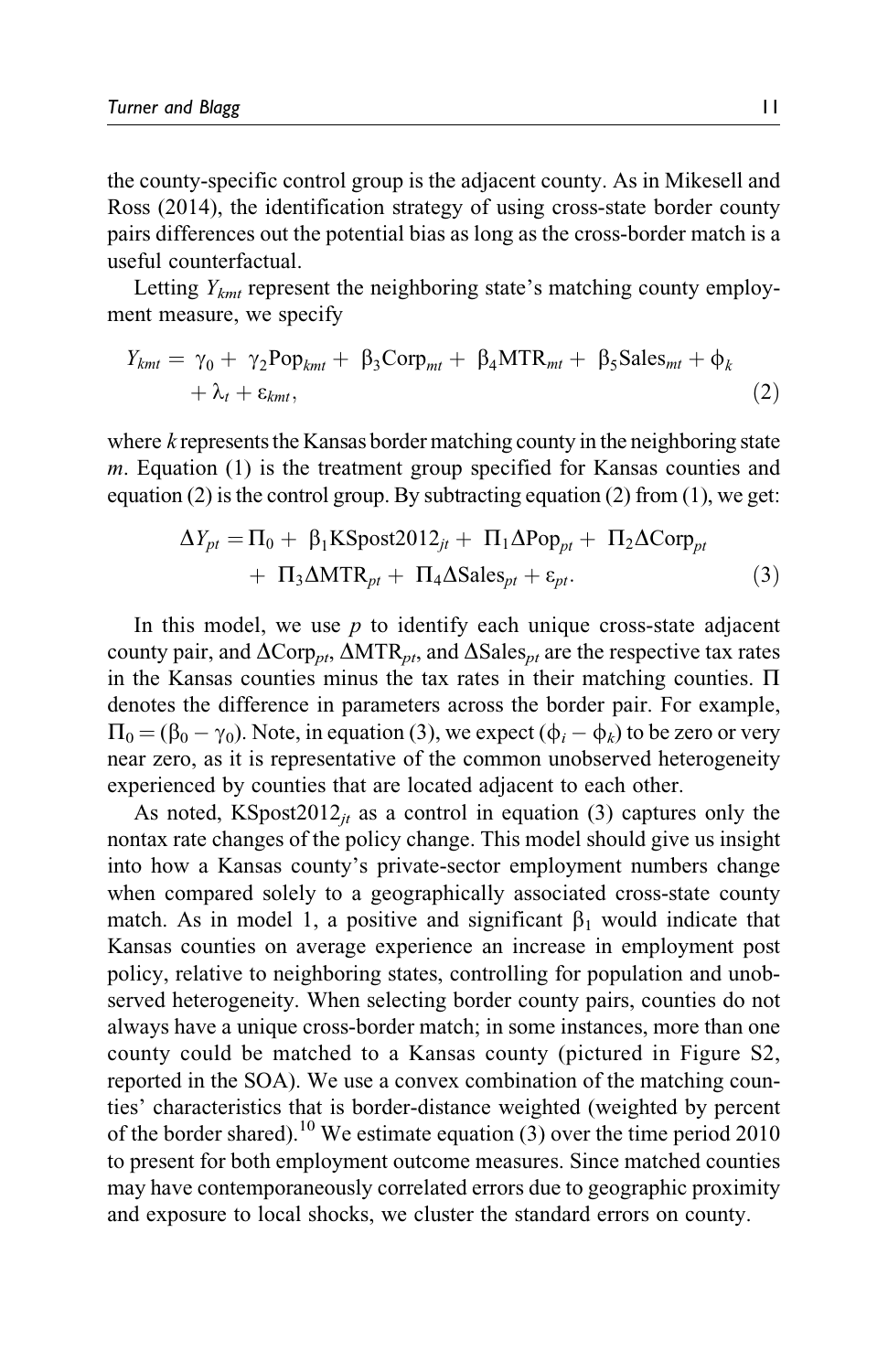|                                                        | Mean   | Standard deviation | Minimum | Maximum   |
|--------------------------------------------------------|--------|--------------------|---------|-----------|
| Panel A: All counties in five states panel data sample |        |                    |         |           |
| (a) Years 2004-2014                                    |        |                    |         |           |
| Private employment                                     | 15,654 | 51,594             | 10      | 577,428   |
| Population                                             | 42,287 | 106,346            | 428     | 1,010,712 |
| Corporate top MTR                                      | 6.51   | 1.01               | 4.63    | 7.81      |
| Individual top MTR                                     | 5.99   | 0.76               | 4.63    | 7.00      |
| Sales tax rate                                         | 4.67   | 0.95               | 2.90    | 6.30      |
| (b) Years 2010-2014                                    |        |                    |         |           |
| Private employment                                     | 15,655 | 51,357             | 12      | 559,478   |
| Population                                             | 43,531 | 109,941            | 451     | 1,001,972 |
| Corporate top MTR                                      | 6.47   | 0.98               | 4.63    | 7.81      |
| Individual top MTR                                     | 5.82   | 0.78               | 4.63    | 6.84      |
| Sales tax rate                                         | 4.77   | 1.05               | 2.90    | 6.30      |
| Number of proprietors                                  | 5.764  | 13,655             | 4       | 140.075   |
| Panel B: Kansas county-border match sample 2010-2014   |        |                    |         |           |
| Private employment                                     | 12,146 | 46,335             | 230     | 311,161   |
| Population                                             | 29,750 | 89,110             | 1234    | 576,009   |
| Individual top MTR                                     | 5.81   | 0.781              | 4.80    | 6.45      |
| Sales tax rate                                         | 6.04   | 0.37               | 5.30    | 6.30      |
| Number of proprietors                                  | 4,366  | 13,274             | 639     | 89,461    |

Table 2. Sample Characteristics.

Note: Employment data are from the Quarterly Workforce Indicator collected by the US Census Bureau. Population and number or proprietors data are from the Bureau of Economic Analysis. Tax rates are available from the Tax Foundation. There are 19,976 county-quarter observations in Panel A(a) and 9,080 county-quarter observations in Panel A(b), except number of proprietors, which has 2,265 county-year observations. There are 800 county-quarter observations in Panel B, except number of proprietors, which has 200 county-year observations.  $MTR =$  marginal tax rate.

# Empirical Results

Table 2 reports the sample characteristics for the two samples used in this study. Referring to table 2, one can see substantial variation at the county level in private employment and population levels. In both samples, the number of jobs in a county ranges from a low of ten to a high of roughly a half a million. The range on population is also substantial. County-level summary statistics by state at a point in time are reported in Table S2 in the SOA and reveal that private-sector county-average employment in 2013 is highest in Colorado and lowest in Nebraska. One sees the same pattern for population. On average, each of the states experienced an increase in the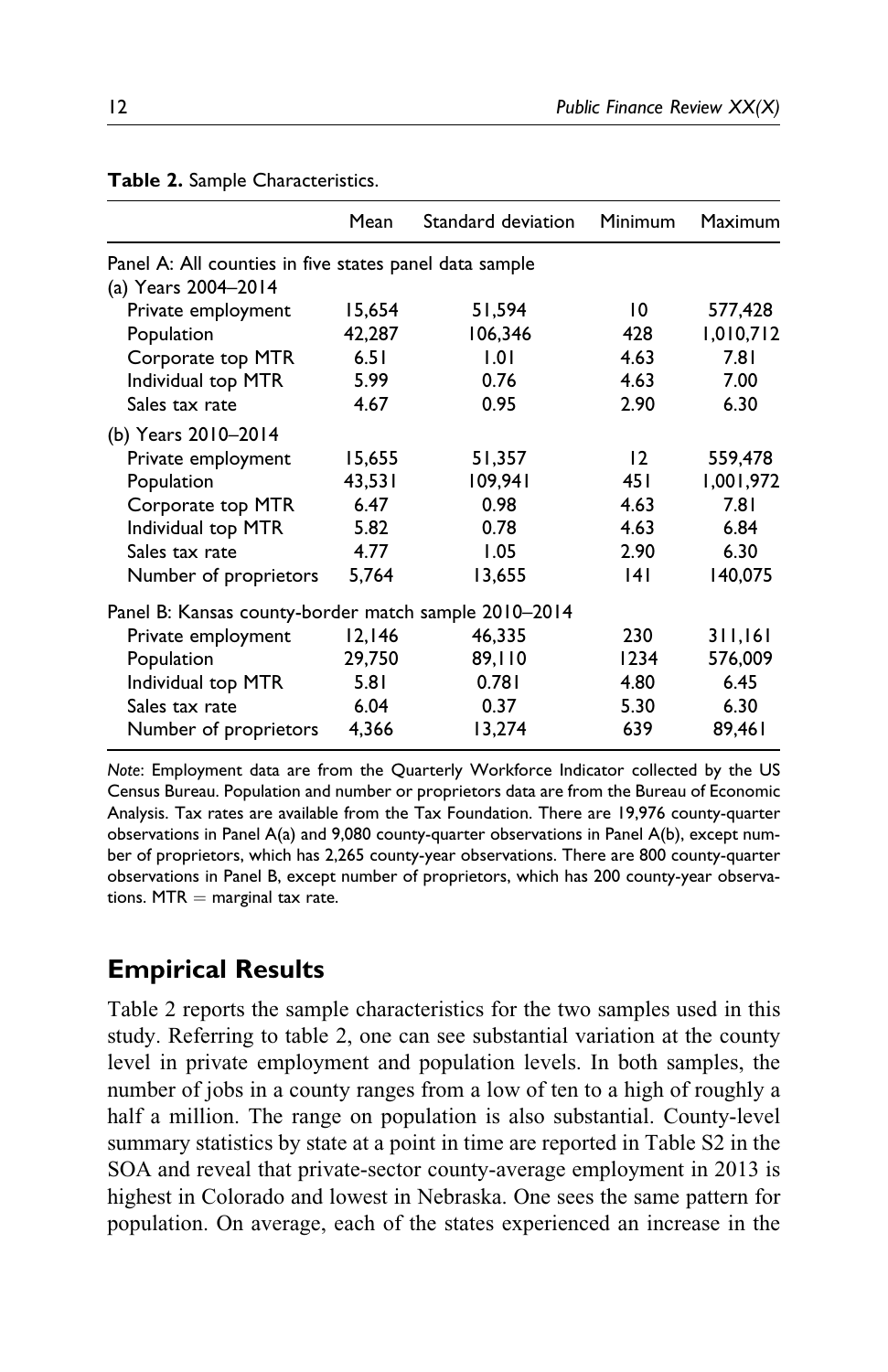|                       |                     | All counties 2004-2014 |                 |                   | All counties 2010-2014 |                    |
|-----------------------|---------------------|------------------------|-----------------|-------------------|------------------------|--------------------|
|                       | Log linear          | Per capita             | Growth rate     | Log linear        | Per capita             | Growth rate        |
|                       |                     |                        | سي              | €                 | ⊙                      | ଛ                  |
| $KS \times post 2012$ | $-0.0534**$ (.0156) | $-0.0133***$ (.0047)   | 0028 (.0075)    | $-0.0535(0.0341)$ | $-0.0051$              | (0.0076)           |
| Corp tax rate         | $-0.090$ % (.0532)  | $-0.0131(0.0134)$      | 0094 (.0158)    |                   |                        |                    |
| <b>MTR</b>            | $-0283***0070$      | $.0058**-.0022$        | 0049 (.0032)    | $-0365*0211$      | $-0048$ (.003)         | $(0102***(.0051))$ |
| Sales tax rate        | $(5800)$ $(1000)$   | $-004$ * $(0008)$      | $(61001 * 676)$ | 0900) 0400.       | $-100$ . $-000$        | $-0.0077***(0034)$ |
| Population            | $\frac{400}{10}$    |                        | 00006 (.0004)   | $(500)$ $*$       |                        | 0006 (.0007)       |
| County FE and         | $Y$ es              | yes                    | Yes             | Yes               | yes                    | Yes                |
| constant              |                     |                        |                 |                   |                        |                    |
| Quarter-year FE       | Υ <sup>es</sup>     | Yes                    | Ýеs             | Yes               | Yes                    | Yes                |
| State time trends     | Yes                 | Yes                    | Yes             | Yes               | Yes                    | $Y$ es             |
| Sample size           | 9,976               | 9,976                  | 19,522          | 9,080             | 9,080                  | 8,172              |

| $\vdots$ |
|----------|
| 1        |
|          |
|          |
|          |
|          |
| I<br>֡֝֬ |
|          |
|          |
| l        |
|          |
|          |

expressed in tens of thousands except in the per capita models. Corporate tax rate is omitted in models  $4-6$  due to the lack of variation and is captured by fixed effects. Standard errors are given in parentheses and clustered on state. Tax rates are expressed in percentage. MTR  $=$  marginal tax rate; FE  $=$ expressed in tens of thousands except in the per capita models. Corporate tax rate is omitted in models 4–6 due to the lack of variation and is captured by fixed effects. Standard errors are given in parentheses and clustered on state. Tax rates are expressed in percentage. MTR  $=$  marginal tax rate; FE  $=$ fixed effects. fixed effects.

\*p < .1. \*\*p < .05.

 $\Rightarrow$  0.7  $\Rightarrow$  4  $\Rightarrow$  0.1.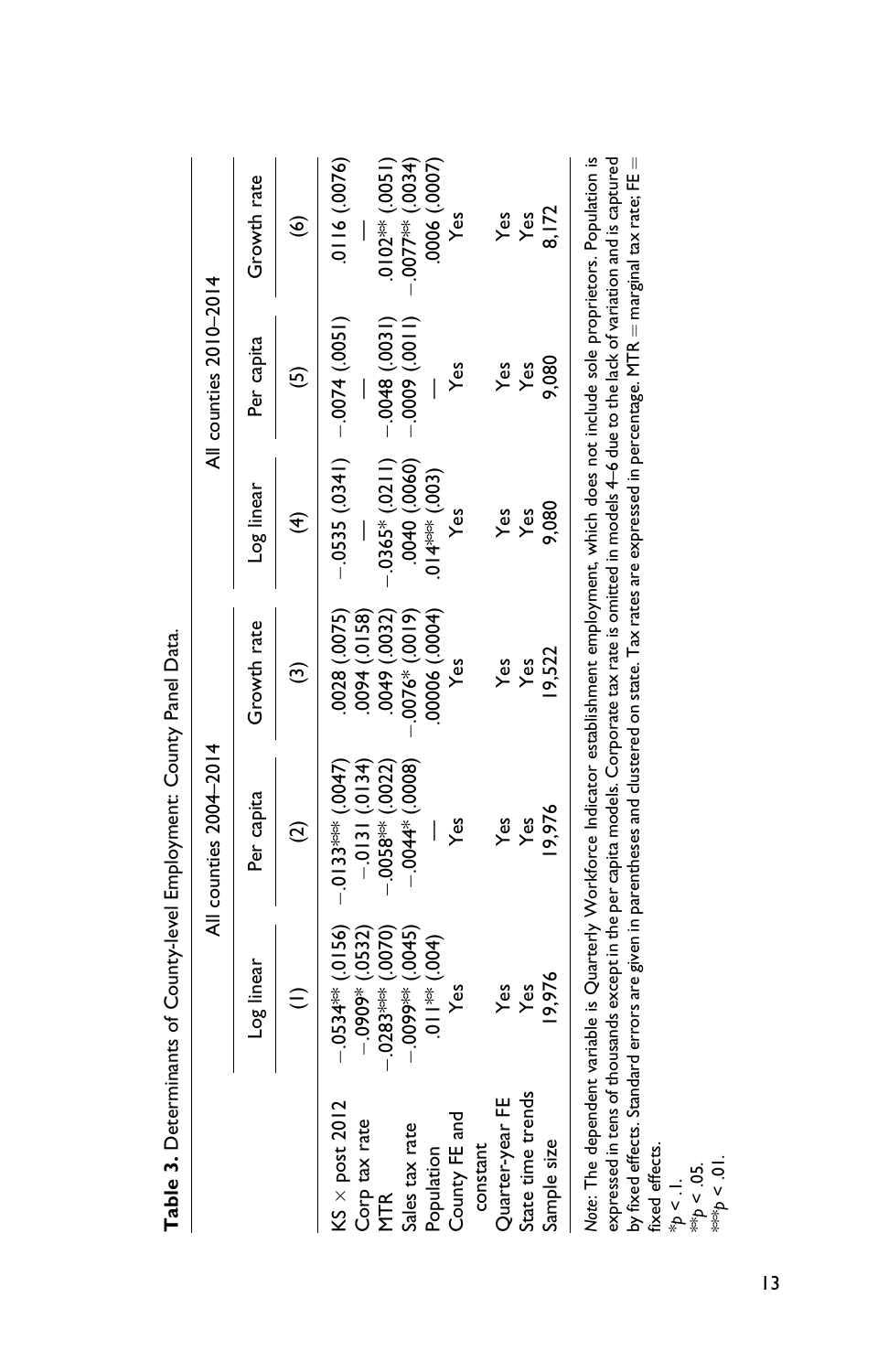number of private-sector jobs in 2013, at the county level, with the average nominal increase the largest in Colorado.

Table 3 reports the empirical results for the multistate county panel sample. We specify private employment in logs, per capita, and as a growth rate, and we consider two time periods: a ten-year period, and a shorter, before-policy-change horizon that pertains only to the post–Great Recession period. Across models, the key variable of interest, KSpost2012, has a coefficient estimate that is nonpositive, and it is negative and significant in some models. The log-linear and per capita models display statistically significant similar results, showing average decreases of 5 percent in county employment, and thirteen jobs lost per 1,000 people, respectively, from the Kansas tax base change. Referring to the post–Great Recession models, columns 4 through 6, the coefficient estimate on KSpost2012 is not statistically significant in any of the other models.

Referring to table 3, the individual MTR and sales tax rate variables have inconsistent effects. Where the KSpost2012 variable is statistically significant, higher individual MTR and sales tax rate have negative effects on jobs. Referring to model 1, while the Kansas tax base change controlling for the individual MTR has an adverse effect on jobs, we see that lowering the top MTR and sales tax rate has a positive effect. The Kansas tax change lowered the top MTR on individual income by 1.65 percentage points and decreased the sale tax rate by 0.15 percentage points by 2014 as reported in table 1. Accounting for this in model 1, the combined effect of the features of the tax change equals a net loss of eighty-one jobs per county on average.<sup>11</sup> Referring to model 2, however, the net effect is only a net loss of three jobs per 1,000 people. According to the growth model and analysis on the postrecession time period, the tax base change of the policy has no statistically significant effect on employment. Referring to other results in table 3, only in model 1 are higher corporate income tax rates associated with a reduction in private-sector employment, and the magnitude of the effect is larger than the implied individual MTR effect in that model.

Using the county-panel model for the post–Great Recession period, we also examine the responsiveness of the number of proprietors in a county to the tax law changes. The effect of the tax base and MTR change on the number of proprietors is not statistically different than zero in any of the models. Consistent with Borcher, Deskin, and Ross (2016), the sales tax rate has an adverse effect in the growth model. Population and unobservable characteristics (state time trends and county fixed effects are not reported but are statistically significant) rather than tax structure (outside of the sales tax) explain differences in the number of proprietors across counties. These results are reported in Table S3 in the SOA.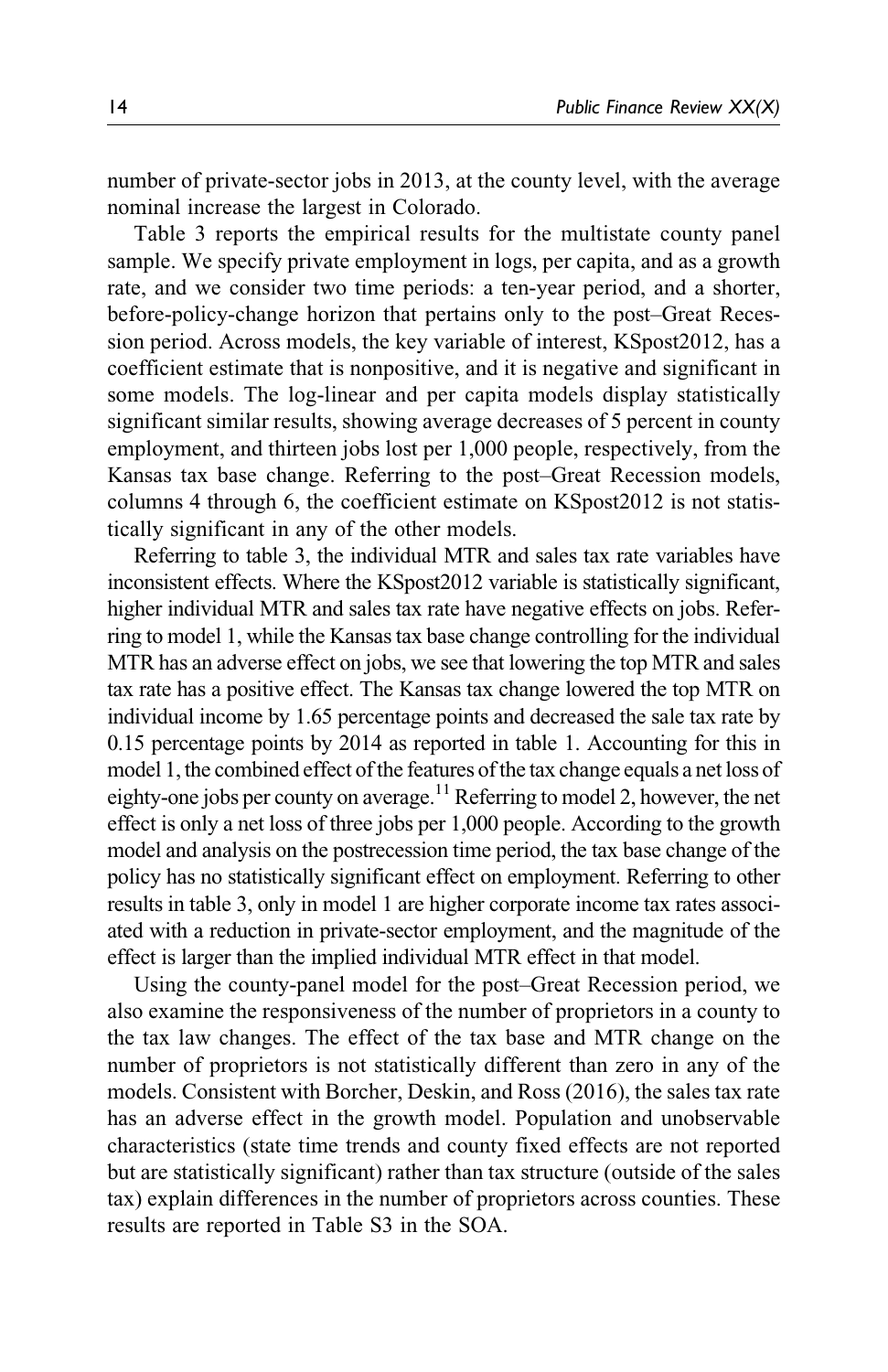|                                                                                                                                                                             |                    | Establishment employment |                      |                     | Number of proprietors |                |
|-----------------------------------------------------------------------------------------------------------------------------------------------------------------------------|--------------------|--------------------------|----------------------|---------------------|-----------------------|----------------|
|                                                                                                                                                                             | Employment         | Per capita               | Growth rate          | Proprietors         | Per capita            | Growth rate    |
|                                                                                                                                                                             |                    |                          |                      |                     |                       | ๑              |
| $KS \times post 2012$                                                                                                                                                       | (431.27 (1,241.47) | $-221(0567)$             | 0179 (.0412)         | $-270.52$<br>336.99 | $-0.0150(0.0324)$     | 0496 (.1150)   |
| <b>MTR</b>                                                                                                                                                                  | 803.20 (797.57)    | $-148(0.0350)$           | (0128)(0224)         | 213.56<br>206.27    | $-0.0118(0.019)$      | .0256(.0712)   |
| Sales tax rate                                                                                                                                                              | 10.16 (217.06)     | $(-00003)(0059)$         | (0.143)(0.139)       | 67.66<br>$-38.53$   | $-0.0013(0.0030)$     |                |
| Population                                                                                                                                                                  | 75.60* (3.40)      |                          | $(-00005, 000003)$   | I                   | 23.68* (1.26)         | $-00007(0001)$ |
| County FE and constant                                                                                                                                                      | Yes                | Yes                      | Yes                  | yes                 | Yes                   | Yes            |
| Quarter-year FE                                                                                                                                                             | уeз                | Yes                      | Yes                  | Yes                 | yes                   | yes            |
| Sample size                                                                                                                                                                 | ន្ល                | 800                      | 760                  | $\frac{8}{2}$       | 200                   | $\frac{60}{2}$ |
| Note: Standard errors are given in parentheses and clustered on county. Tax rates are expressed in percentage. The establishment data are quarterly data from<br>$\ddot{ }$ |                    |                          | $\ddot{\phantom{a}}$ |                     | $\frac{1}{1}$         |                |

Table 4. County-border Match Sample, 2010-2014. Table 4. County-border Match Sample, 2010–2014. the Quarterly Workforce Indicator. The number of proprietors are annual, county-level data from the Bureau of Economic Analysis and models control for county and year fixed effects. Population is expressed in thousands and the reported coefficient estimates are further multiplied by 100. Corporate tax rate is the Quarterly Workforce Indicator. The number of proprietors are annual, county-level data from the Bureau of Economic Analysis and models control for county and year fixed effects. Population is expressed in thousands and the reported coefficient estimates are further multiplied by 100. Corporate tax rate is omitted due to lack of variation. Sales tax rate is omitted from the proprietor growth model due to lack of variation. MTR = marginal tax rate. omitted due to lack of variation. Sales tax rate is omitted from the proprietor growth model due to lack of variation. MTR  $=$  marginal tax rate. \*p < .1. \*\*p < .05. \*\*\*p < .01.

15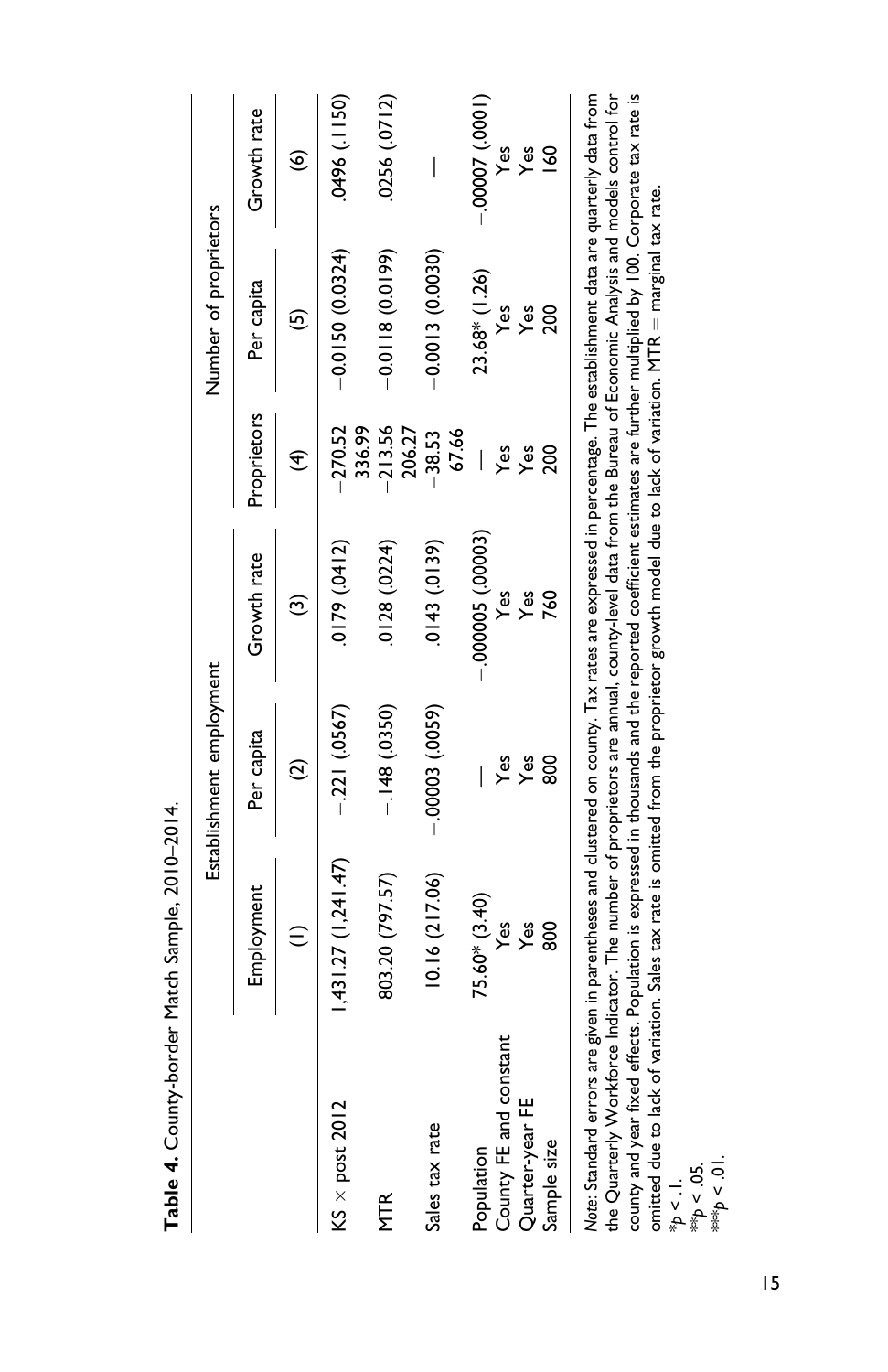Table 4 reports the empirical results for the county-border match sample. We consider the difference in private-sector employment between the matched counties, specifying the employment measures (total private establishment employment and number of proprietors) as log linear, in per capita terms, and as a growth rate. We examine only the shorter horizon that pertains to the post–Great Recession period. The results of table 4 largely confirm the results from the county panel data run on the shorter time horizon. We see that in no instance is the coefficient estimate on KSpost2012 positive and statistically significant. We observe that it is differences in population and unobservable characteristics (county fixed effects are statistically significant) rather than tax structure that explain the recent movements in these private employment measures.<sup>12</sup>

# Conclusion

In 2013, Kansas became the first US state to have a personal income tax which excludes business income from taxation. The principle goal in this narrowing of the tax base is to achieve unincorporated business job growth. In this article, using the quarterly, county-level QWI data on number of establishment employees and annual BEA data on number of proprietors, we take a first look at the private-sector employment impacts of the Kansas income tax changes. Given available data, we are able to examine the impacts two years after enactment. While two years into the policy change is a short time period for examining tax-induced employment effects, an advantage of assessing immediate effects is that one can ask, are there impacts during the "hopeful" period when the popular press is reporting the novel "business friendly" features of the tax law change and before potential revenue losses and spending cuts occur (e.g., Abouhalkah 2014). We use two modeling approaches: a multistate county fixed effects model and a Kansas county-border matching model, and we examine longand short-prepolicy change horizons.

Our central results are that the key component of the tax law change intended to spur economic growth, the exemption of business income from personal income taxation, has not had a positive effect on private-sector employment in Kansas relative to neighboring states and controlling for a number of factors. We observe neither an increase in the number of jobs at establishments nor an increase in the number of proprietors in Kansas relative to the outcomes in neighboring states, which did not experience a tax law change. In the models in which the tax effects are precisely measured, we find a small net loss in the number of establishment jobs from the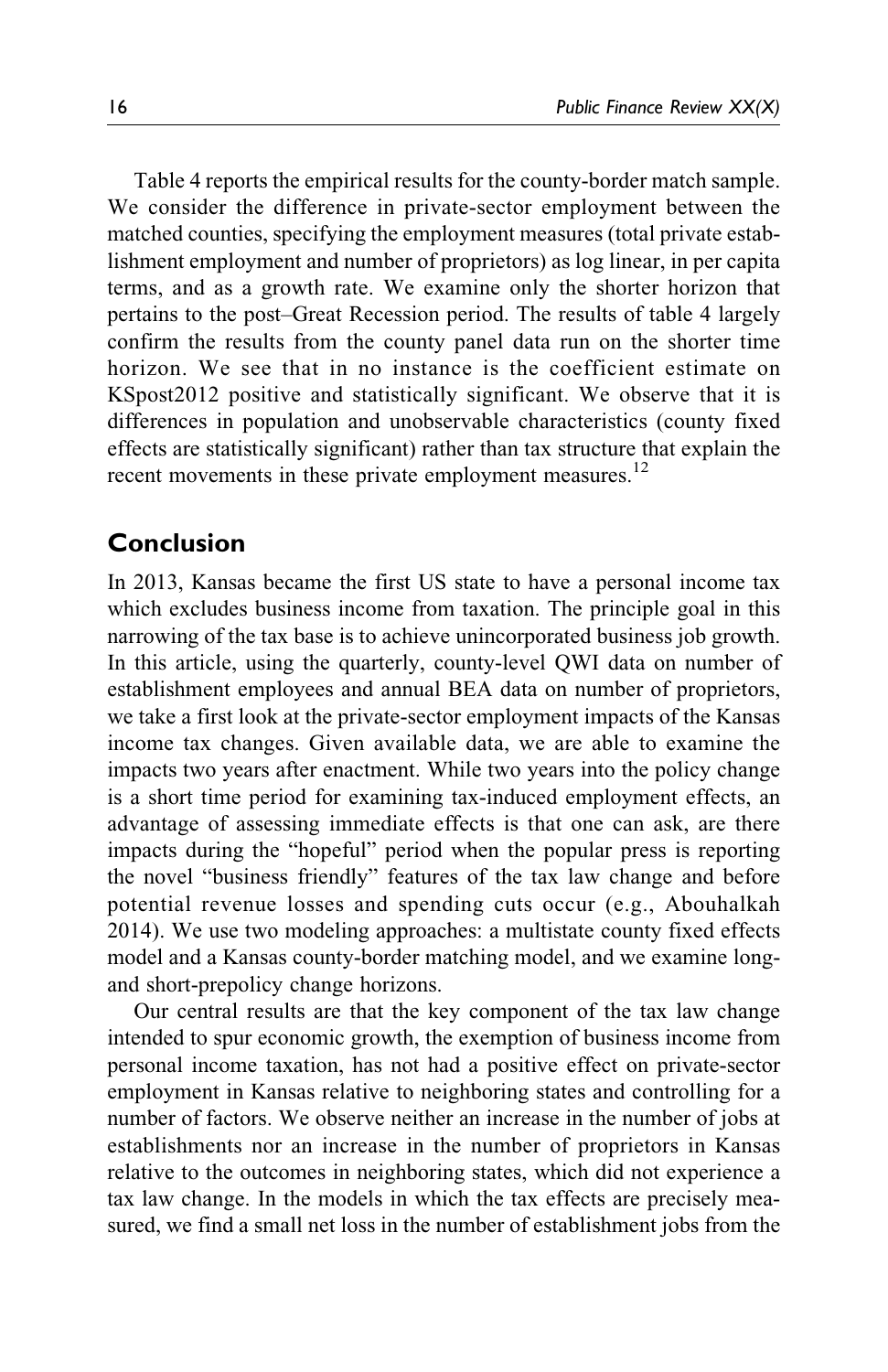combined effects of the tax change (tax base change, reduction in the MTR, and the decrease in the statutory state sales tax rate), controlling for unobservable characteristics and population and using counties in neighboring states as the comparison group. Some workers could be leaving establishment employment in order to become self-employed. A switching from employer-based work to self-employment without new hires underscores an excess burden aspect of the policy: it may reallocate economic activity but not increase it. Nonetheless, the data are not consistent with that story: loss in an establishment job does not show up as an increase in selfemployed in the models estimated. In sum, while the longer term effects are as yet unknown, we find no evidence that the policy change has yielded short-run employment gains in the two years since enactment. As data become available, future research ought to investigate the longer-term policy effects on employment as well as self-employment activity.

### Acknowledgment

We thank Hugh Cassidy, Leilei Shen, two referees, and the editor, Jim Alm, for their helpful comments.

### Declaration of Conflicting Interests

The author(s) declared no potential conflicts of interest with respect to the research, authorship, and/or publication of this article.

### Funding

The author(s) received no financial support for the research, authorship, and/or publication of this article.

### Supplemental Material

The online [appendices/data supplements/etc.] are available at [http://journals.sage](http://journals.sagepub.com/doi/suppl/10.1177/1091142117699274) [pub.com/doi/suppl/10.1177/1091142117699274.](http://journals.sagepub.com/doi/suppl/10.1177/1091142117699274)

### Notes

- 1. Most businesses in the United States are unincorporated and include certified public accountants, attorneys of law, medical practitioners, restaurants, farming operations, and real estate brokerages. Unincorporated businesses may take the form of limited liability company, sole proprietorships, S corps, or partnerships.
- 2. With passage of the first round of Kansas tax cuts, the governor of Kansas stated "Today's legislation will create tens of thousands of new jobs and help make Kansas the best place in America to start and grow a small business."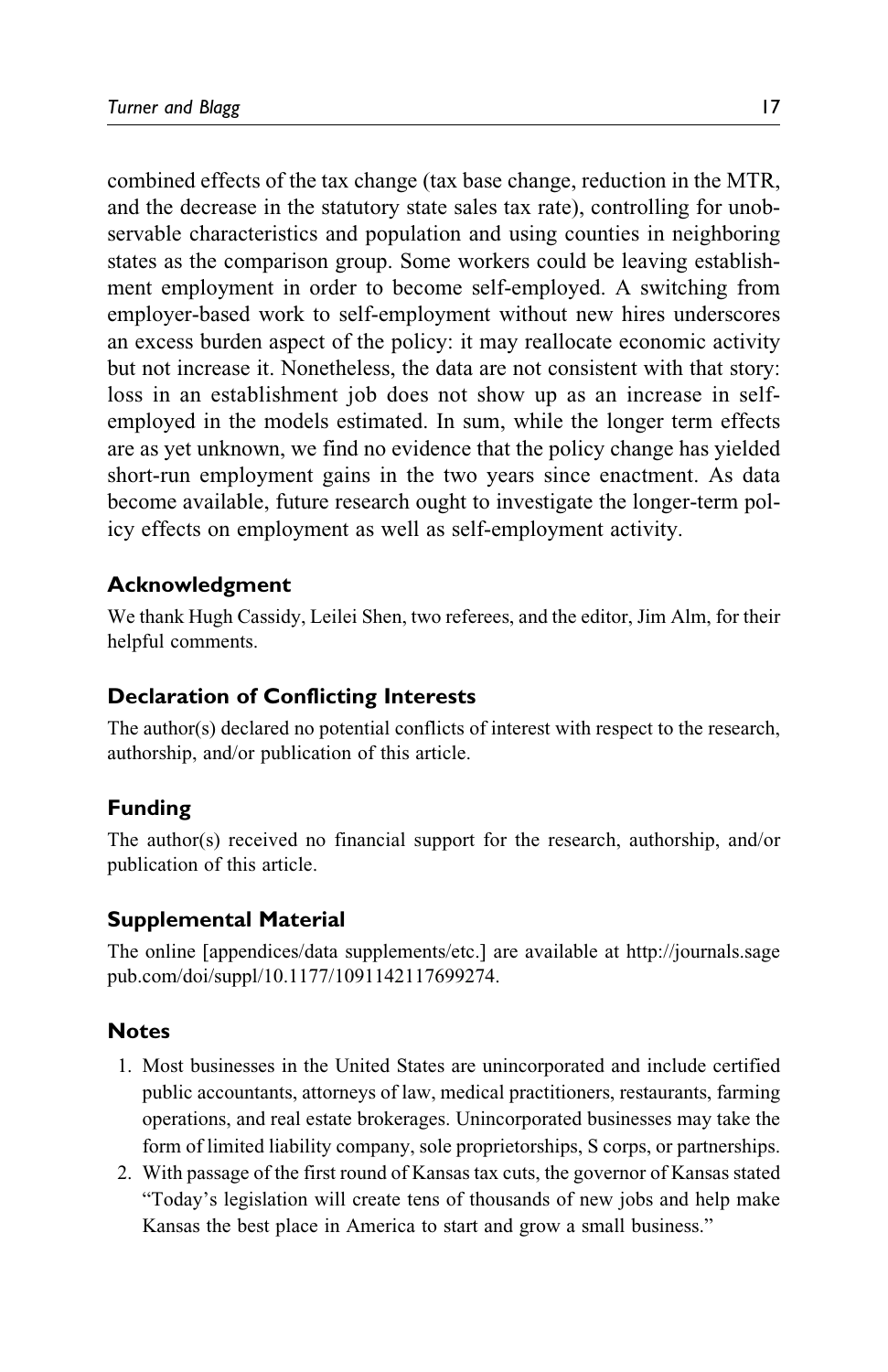- 3. We thank a referee for pointing this out. He or she also noted that by decreasing the incentive for a profitable firm to incorporate, the exemption may delay incorporation.
- 4. Note that 70 percent of the Kansas population lives in a county with a centroid within 50 miles of a state border and fully half of the population lives within 50 miles of the Missouri border (Nicholson, Turner, and Alvarado 2016).
- 5. The state sales tax rate was previously scheduled to decrease to 5.7 percent. HB 2059 (a follow-up measure) mandated a smaller decrease to 6.15 percent instead of 5.7 percent. Therefore, while the Kansas sales tax rate decreased from year 2012 to 2013, as part of the tax policy change, the July 1, 2013, decrease to 6.15 percent was an increase relative to the 5.7 percent previously mandated to take effect.
- 6. Patrick (2014) also provides recent evidence on the responsiveness of business activity to tax structure by examining the effects of nontax incentives on private-sector employment growth. She finds little effect, which suggests that on average firms location decisions may be due to reasons other than tax incentive.
- 7. Other research pertaining to state tax structure includes the determinants of tax complexity (Slemrod 2015) and an extensive literature that examines state tax competition (i.e., Fletcher and Murray 2008).
- 8. We thank an anonymous referee for bringing this to our attention.
- 9. Double counting would increase statistical significance since each migration would be replicated in the sample, and the difference in differences is enlarged.
- 10. We also rerun models on a sample created by choosing one unique match for each county based on the maximum percent of the border shared, with population as a tiebreaker when geographic borders are approximately equal. The results are not sensitive to this alternative match technique.
- 11. Computed as  $(15,654) \times [(-0.0543) + (-1.65) \times (-0.0283) + (-0.15) \times$  $(-0.0099)$ ].
- 12. We also check for a "total effect" of the policy by reestimating the employment models in tables 3 and 4 with the KSpost2012 policy variable included and all tax rate variables excluded (but including a population control where appropriate and fixed effects). The coefficient estimates on the variable KSpost2012 are qualitatively unchanged in the reestimated models. These results are available from the authors upon request.

### **References**

Abouhalkah, Yael. 2014. "Sam Brownback's Tax Cuts Now Full-blown Disaster for Kansans." The Kansas City Star, June 2. Accessed June 16, 2014. [http://www.kansascity.com/opinion/opn-columns-blogs/yael-t-abouhalkah/](http://www.kansascity.com/opinion/opn-columns-blogs/yael-t-abouhalkah/article448813/Sam-Brownback’s-tax-cuts-now-full-blown-disaster-for-Kansans.html)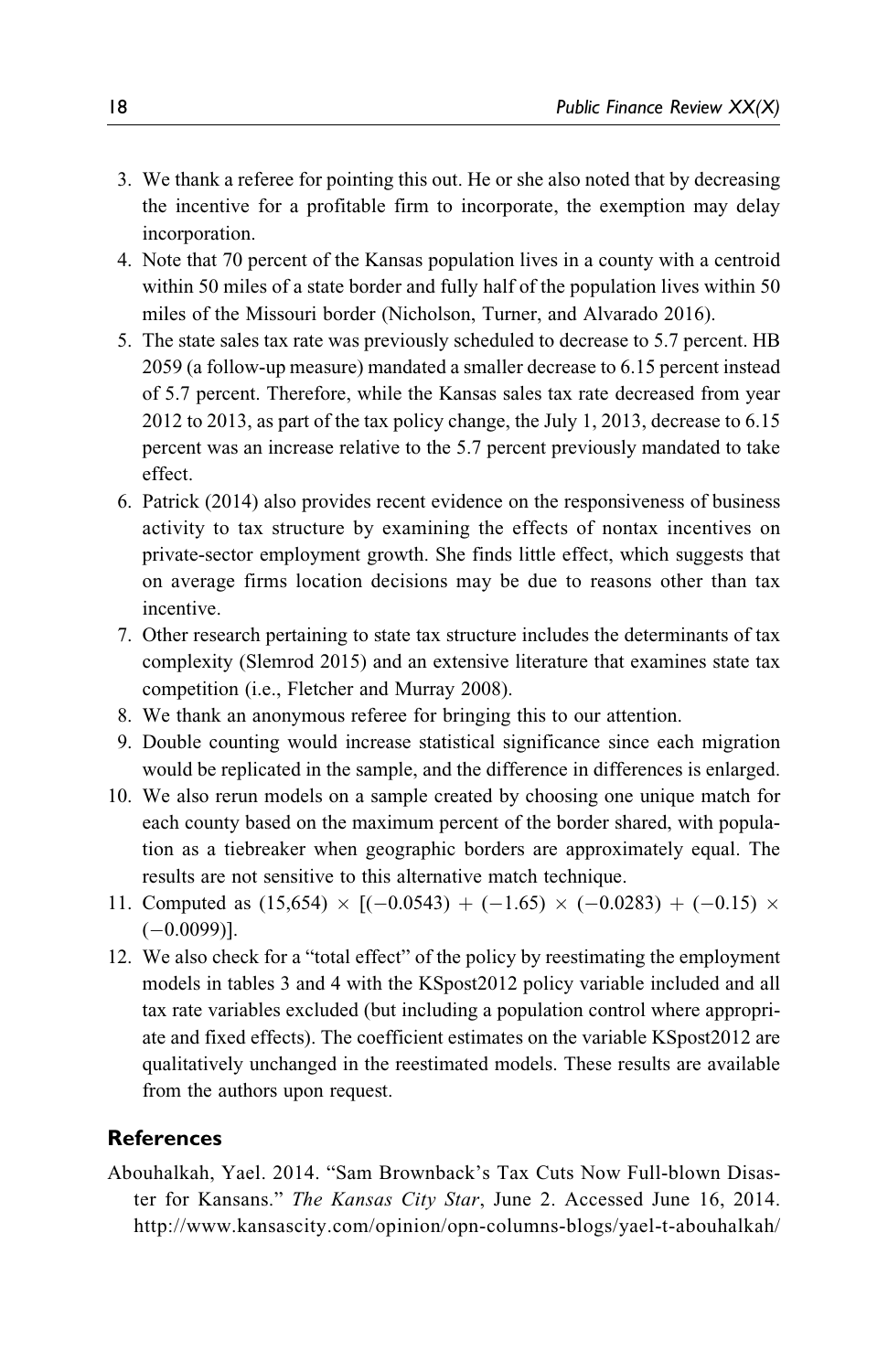[article448813/Sam-Brownback's-tax-cuts-now-full-blown-disaster-for-Kan](http://www.kansascity.com/opinion/opn-columns-blogs/yael-t-abouhalkah/article448813/Sam-Brownback’s-tax-cuts-now-full-blown-disaster-for-Kansans.html) [sans.html.](http://www.kansascity.com/opinion/opn-columns-blogs/yael-t-abouhalkah/article448813/Sam-Brownback’s-tax-cuts-now-full-blown-disaster-for-Kansans.html)

- Borchers, Erin, John Deskins, and Amanda Ross. 2016. "Can State Tax Policies Be Used to Grow Small and Large Business?" Contemporary Economic Policy 34:312–35.
- Bruce, Donald, and John Deskins. 2012. "Can State Tax Policies Be Used to Promote Entrepreneurial Activity?" Small Business Economics 38:375–97.
- Carpenter, Tim. 2013. "Brownback Tapping 'Bank of KDOT' for Extra \$320M." The Topeka Capital Journal, January 21. [http://cjonline.com/news/state/2013-](http://cjonline.com/news/state/2013-01-21/brownback-tapping-bank-kdot-extra-320m) [01-21/brownback-tapping-bank-kdot-extra-320m.](http://cjonline.com/news/state/2013-01-21/brownback-tapping-bank-kdot-extra-320m)
- Cullen, Julie, and Roger Gordon. 2007. "Taxes and Entrepreneurial Risk-taking: Theory and Evidence for the US." Journal of Public Economics 91:1479-505.
- Dickinson, Martin, Stephen Mazza, and Michael Keenan. 2012. "The Revolutionary 2012 Kansas Tax Act." Kansas Law Review 61:295–340.
- Domar, Evsey D., and Richard A. Musgrave. 1944. "Proportional Income Taxation and Risk-taking." Quarterly Journal of Economics 58:388–422.
- Duranton, Gilles, Laurent Gobillon, and Henry Overman. 2011. "Assessing the Effects of Local Taxation Using Microgeographic Data." Economic Journal 121:1017–46.
- Fisher, Ronald. 2007. State and Local Public Finance. Mason, OH: Thomson South-Western.
- Fletcher, Jason M., and Mathew N. Murray. 2008. "What Factors Influence the Structure of the State Income Tax?" Public Finance Review 36:475–96.
- Johnson, Nicholas, and Michael Mazerov. 2012. "Proposed Kansas Tax Break for 'Pass-through' Profits Is Poorly Targeted and Will Not Create Jobs." Center on Budget and Policy Priorities. Accessed February 20, 2014, [http://www.cbpp.org/](http://www.cbpp.org/research/proposed-kansas-tax-break-for-pass-through-profits-is-poorly-targeted-and-will-not-create) [research/proposed-kansas-tax-break-for-pass-through-profits-is-poorly-tar](http://www.cbpp.org/research/proposed-kansas-tax-break-for-pass-through-profits-is-poorly-targeted-and-will-not-create) [geted-and-will-not-create](http://www.cbpp.org/research/proposed-kansas-tax-break-for-pass-through-profits-is-poorly-targeted-and-will-not-create).
- Kansas Department of Commerce. 2012. "Gov. Brownback Signs Pro-growth Tax Legislation." Posted on: May 22, 2012. Accessed May 10, 2014, [http://kansas](http://kansascommerce.com/CivicAlerts.aspx?AID=546) [commerce.com/CivicAlerts.aspx?AID](http://kansascommerce.com/CivicAlerts.aspx?AID=546)=[546.](http://kansascommerce.com/CivicAlerts.aspx?AID=546)
- Kansas Legislative Research Department. 2012. Tax Reduction and Reform; Senate Sub. for HB 2117. Topeka: Kansas Legislative Research Department. Accessed June 27, 2014, [http://kslegislature.org/li\\_2012/b2011\\_12/measures/documents/](http://kslegislature.org/li_2012/b2011_12/measures/documents/summary_hb_2117_2012.pdf) [summary\\_hb\\_2117\\_2012.pdf.](http://kslegislature.org/li_2012/b2011_12/measures/documents/summary_hb_2117_2012.pdf)
- King, Neil, Jr., and Mark Peters. 2013. "Party Eyes 'Red-state Model' to Drive Republican Revival." The Wall Street Journal, February 4 2013. Accessed June 6, 2014, [http://www.wsj.com/articles/SB1000142412788732476100457828193207](http://www.wsj.com/articles/SB10001424127887324761004578281932072421560) [2421560.](http://www.wsj.com/articles/SB10001424127887324761004578281932072421560)
- Mikesell, John, and Justin Ross. 2014. "The Labor Incidence of Capital Taxation: New Evidence from the Retail Sales Taxation of Manufacturing Machinery and Equipment." Manuscript, Indiana University, Bloomington.